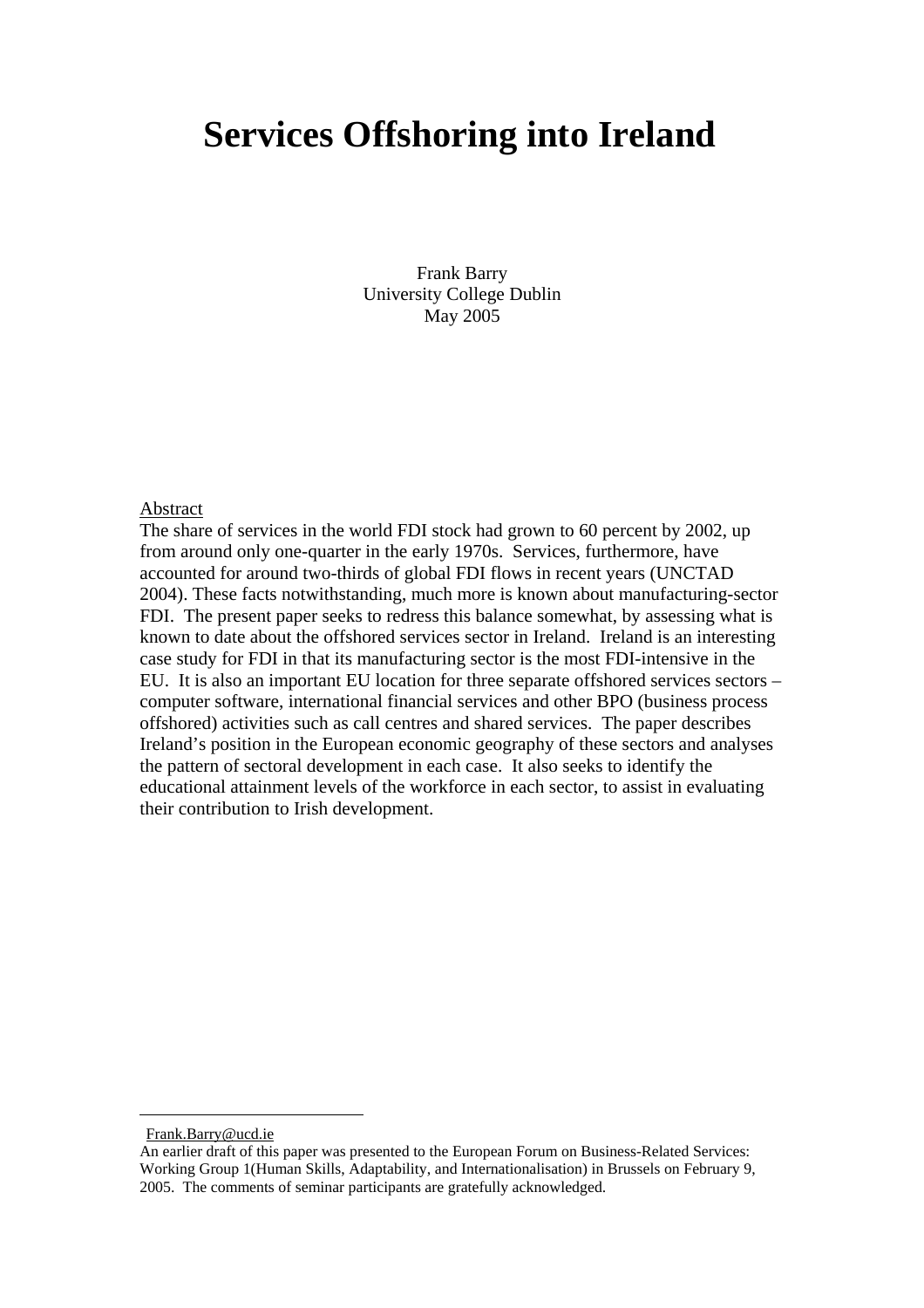## **Introduction**

Information technology allows knowledge to be codified and digitised. This in turn enables production processes in more and more services sectors to be split up, and for some elements to be offshored. These offshored services – produced in one location for ultimate consumption elsewhere – are the focus of the present paper.

The boundaries separating services sectors are not as sharply delineated as is the case with manufacturing. Among IT-enabled offshore services we here include the categories: (i) computer software, (ii) international financial services, and (iii) other business process activities, such as contact and shared services centres. There is a strong overlap between the categories however. Consider the case of IBM for example, which shifted focus in the 1990s from manufacturing PCs to selling IT services and solutions. About one-third of its Irish staff now works in its sales and support centre for the EMEA region, while most of the remainder are employed on its technology campus outside Dublin. The allocation of its staff across services categories is unclear. We will do what we can here to try to keep the categories separate.

The international financial services discussed in the paper are mostly undertaken under the auspices of the Irish Financial Services Centre (IFSC). The IFSC was established in 1987 on a dedicated site in the Dublin docklands area with participating companies eligible for a concessionary corporation tax rate. With the move to harmonise corporation tax rates intersectorally since 1999 however, the sector has now expanded beyond its original site, though the bulk of its employment continues to be located there. Our final category, of other business process activities, comprise call/contact centres, elements of shared services and a variety of other activities. Ireland is a leading EU location in each of our three sub-categories

The paper is structured as follows. Section 2 presents data on the relative FDIintensity of the Irish economy and discusses the reasons why Ireland has proved so attractive as a location for export-oriented FDI. Section 3 focuses on the three subsectors of offshored services with which the paper is primarily concerned and shows that Ireland too has been relatively successful in these fields. Section 4 presents a more extensive discussion of each of these sub-sectors in turn, while Section 5 discusses the manpower and skills issues that arise in these sectors, and analyses how Ireland's system of tertiary education has developed in order to ensure that these specific manpower and skills demands are met.

## **2: The FDI-Intensity of the Irish Economy**

Table 1 presents two measures of Ireland's success in attracting FDI. The column on the left shows the share of foreign-owned firms in manufacturing employment, while that on the right shows the inward FDI stock per capita. In both cases Ireland's FDIintensity relative to the average Western European EU country is readily apparent.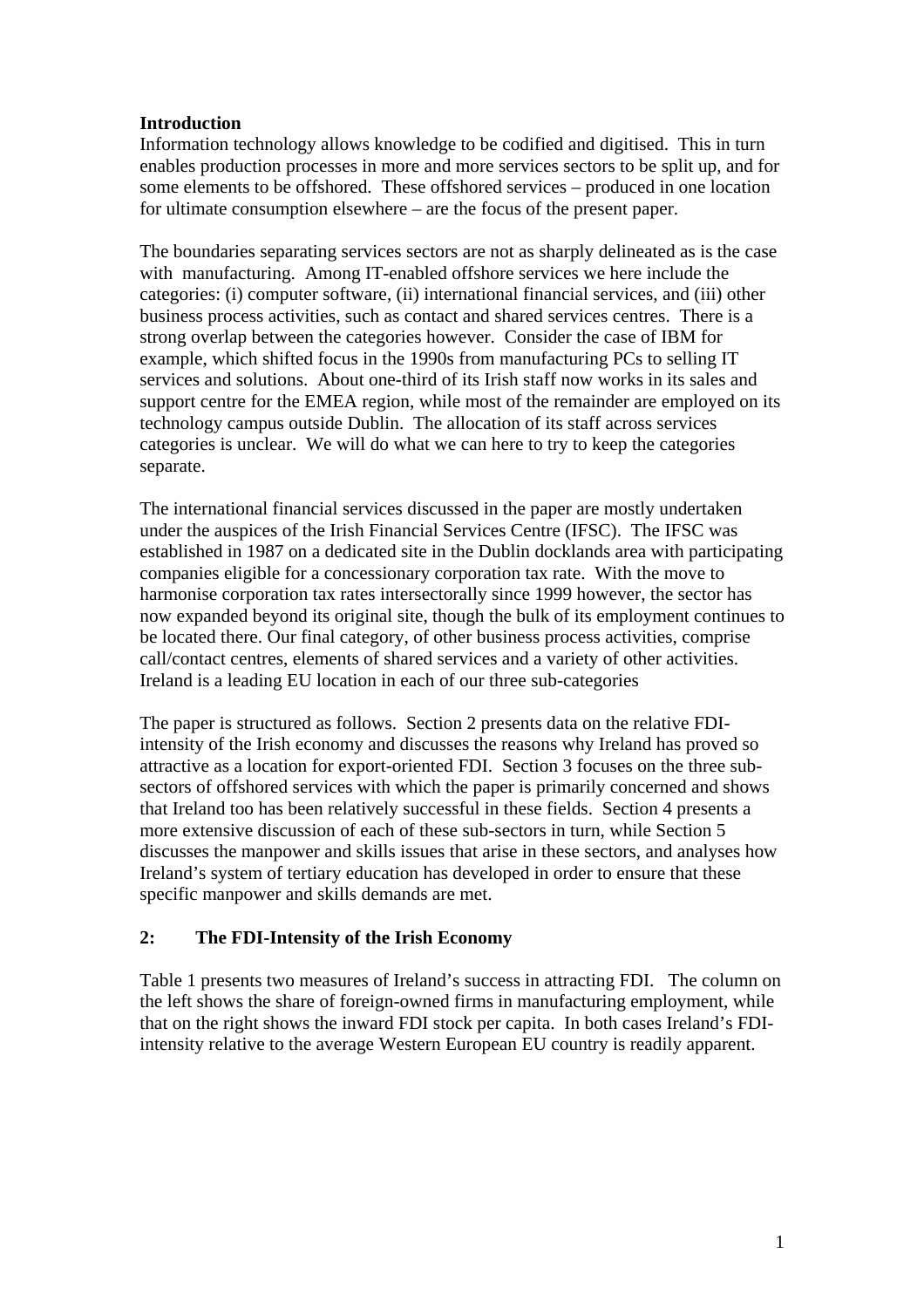# Table 1:

Share of foreign affiliates in manufacturing employment, and inward FDI stock

|         | Share of foreign<br>affiliates in<br>manufacturing<br>employment (1998) | FDI inward stock<br>(USD) per head of<br>population (2000) |
|---------|-------------------------------------------------------------------------|------------------------------------------------------------|
| Ireland | 48                                                                      | 37740                                                      |
| EU15    | 19                                                                      | 6032                                                       |

Notes: share of affiliates in manufacturing employment comes from OECD (2001) Science, Technology and Industry Scoreboard; (EU15 here refers to the average of the 11 other member states for which the table provides data). FDI Inward Stock data come from the UNCTAD (2004) World Investment Report.

Ireland is a particularly important European export-platform location for manufacturing-sector FDI in computer hardware, pharmaceuticals and medical and precision instrument engineering (Barry, 2004) and for services-sector FDI in computer software, international financial services and other business-process offshored (BPO) activities.

The determinants of Ireland's success in attracting FDI are discussed below. These include:

- EU membership and an English-speaking environment (characteristics which the country shares with the UK of course)
- a low corporation tax rate

 $\overline{a}$ 

- the skills and experience of the country's Industrial Development Agency (IDA)
- the quality of the telecommunications infrastructure, and
- an educational system that is integrated to a large extent with the country's FDI-oriented development strategy.

The importance of the first set of factors is attested to by the fact that the UK and Ireland are particularly attractive destinations for US foreign investments, with the highest US FDI stocks per employee in the EU.

Numerous studies, including Gropp and Kostial (2000), Altshuler et al. (2001) and Slaughter (2003), have verified the importance of the corporation tax regime for FDI inflows.  $\frac{1}{1}$  Ireland, as is well known, has the lowest rate of corporation tax in the EU15 and usually shows up as having the lowest effective rate as well, apart from Luxembourg whose tax incentives are targeted primarily towards the financial sector. This is likely to be particularly important when combined with macroeconomic stability and adequate supplies of skilled labour.

 $1$  On the role of corporation tax, with specific reference to financial shared services centres, Fahy et al. (2002) mention that, under the Commissionaire structure, sales are made by a central unit which then pays the local sales organisation a commission, making it possible to shift profits to a low tax-rate regime.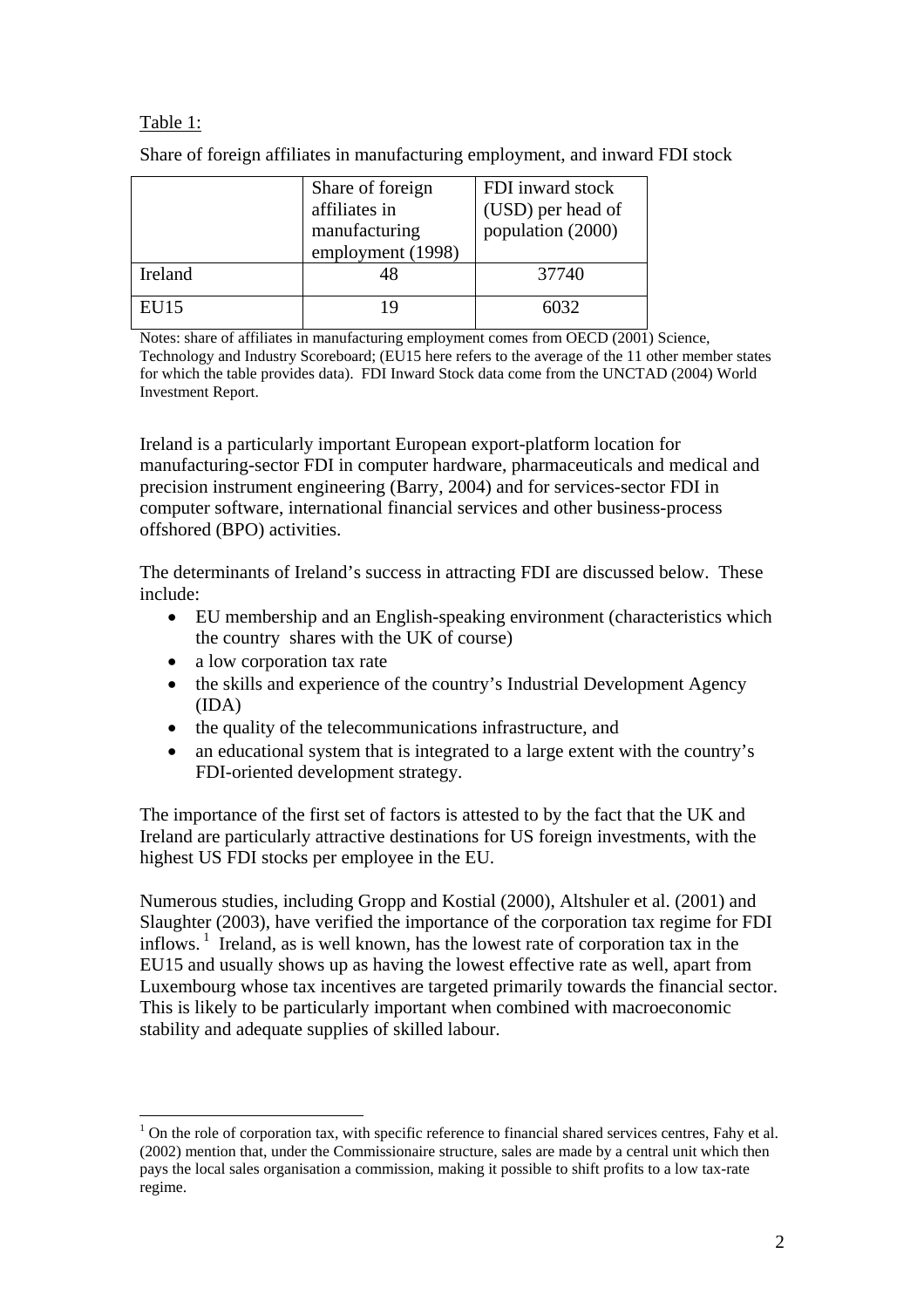The skills and experience of the IDA have also been of importance. The organisation is recognised internationally as an example of best practice in terms of how it fulfils its role. $2$  The IDA has also used its bureaucratic clout to press for continuous improvements in education and infrastructure.

In terms of its impact on infrastructure, MacSharry and White (2000) – the former an erstwhile Finance Minister in the Irish government and the latter a long-term Managing Director of the IDA – describe the role that the IDA played (in response to foreign firms' criticisms of the state of Irish telecommunications) in wresting the state system from the hands of the moribund Department of Posts and Telegraphs in the 1970s. The telephone service was then commercialised and a digital-based network developed shortly thereafter which was the most advanced in Europe outside of France. This allowed Ireland capture a range of newly offshoring IT-enabled services sectors, ranging from software development to call centres, customer support and data-related services, in which first-class international telecommunications were a key factor. Ireland continues to offer the lowest cost in Europe for inbound international toll-free services (when discounts for volume use are taken into account) and offers a comprehensive range of business telephony services in addition; Fahy et al.  $(2002)$ .<sup>3</sup>

MacSharry and White (2000) also describe the impact of the IDA on the availability of labour skills, telling of how a looming disparity between electronics graduate outflows and the IDA's demand projections was speedily resolved through an interagency initiative to develop one-year conversion courses to furnish science graduates with electronics qualifications. Ireland also used a higher proportion of its Structural Funds receipts over the 1980s and 1990s on human capital development than did the other cohesion countries. The role of the Irish tertiary education system in attracting FDI inflows, particularly in high-tech sectors, is studied by Barry (2005).

Agglomeration and demonstration effects also appear to have kicked in to help Ireland remain ahead of the field. Work by Barry, Gorg and Strobl (2003) finds evidence of their importance in drawing further manufacturing firms to Ireland, while John Travers, former chief executive of Forfás, points out that "e-business related projects have been developed both by the existing base of business projects in Ireland in the fields of electronics, software, call-centres and shared-services centres and by new projects from internationally trading firms coming to Ireland for the first time".

And finally, the Single Market initiative proved crucial for manufacturing-sector FDI and may have been important for international services as well. MacSharry and White (2000) describe how several larger EU countries, in the pre-Single Market era, "had suggested to potential investors that publicly funded purchases of their products might be blacklisted if the new investment was located in Ireland" (rather than in the countries making the threatening noises). Thus Ireland is likely to have gained substantially more from the Single Market than did most other EU countries.

 $2^2$  See e.g. Loewendahl (2001).

 $3$  Problems have emerged recently however over the slow pace of broadband rollout under the privatised monopoly.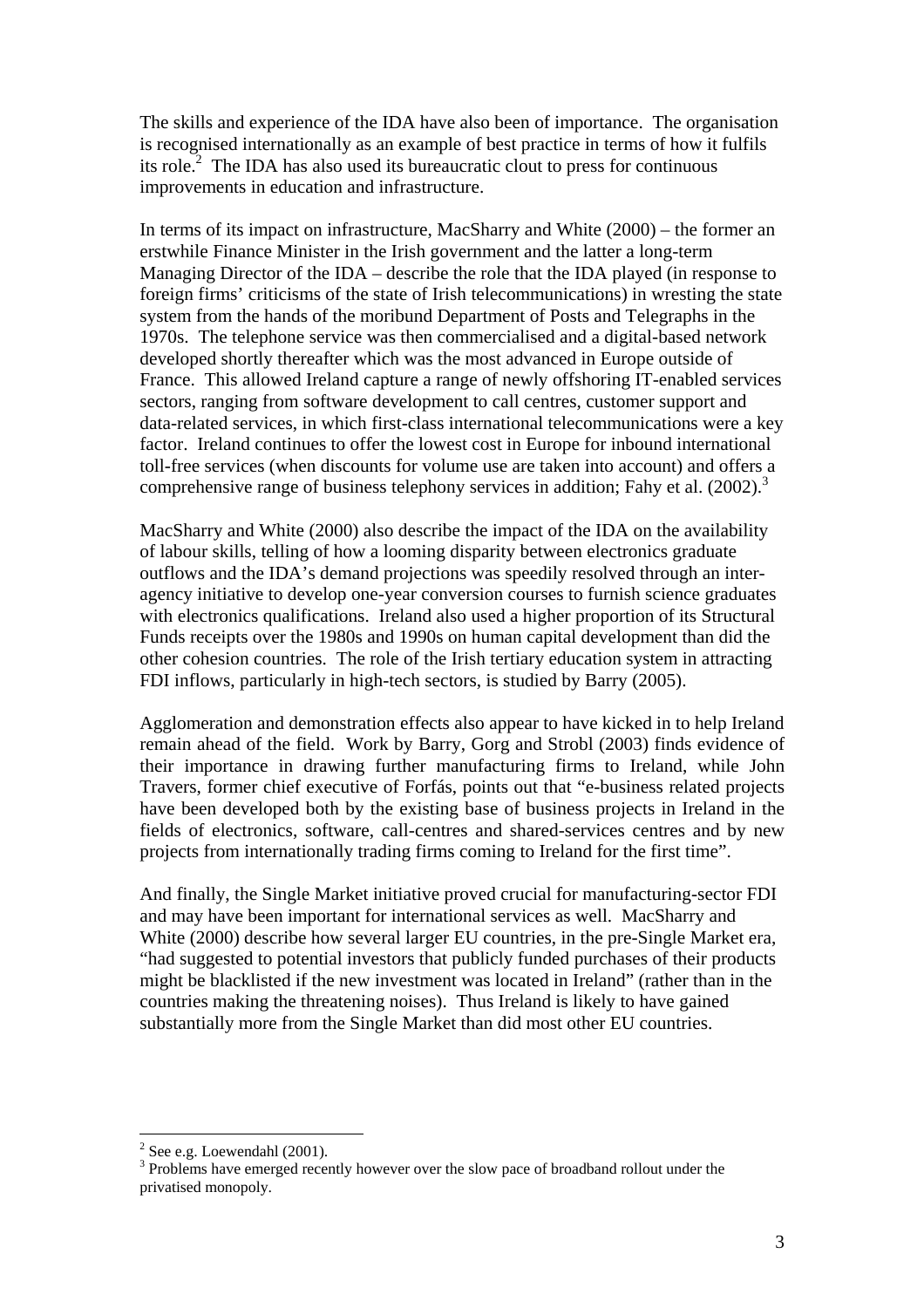## **3: Employment Levels and Trends in IT-Enabled Services**

Software employment records its highest share of private-sector employment in the EU15 in Sweden, the UK and Ireland. In Ireland, roughly equal numbers are employed in indigenous and foreign-owned software firms. Employment developments in the sector are depicted in Figure 1.



Figure 1

 $\overline{a}$ 

Since the inception of the International Financial Services Centre in Dublin in 1987 Ireland has become a leading offshore location for international financial services.<sup>4</sup> The sector now has an employment level of around 16,000, with about 70 percent located at the IFSC itself.

The IFSC operates in all major areas of the sector but has a particular specialisation in four niche activities—fund administration, treasury operations, corporate banking and insurance. Employment growth in the sector is illustrated in Figure 2.

<sup>&</sup>lt;sup>4</sup> International financial services employment in the Isle of Man comes to around 2000. The sector is substantially larger in the Channel Islands, where it employs around 24000, roughly evenly divided between Jersey and Guernsey. There are around 20,000 people employed in financial services (presumably mostly in the international sector) in Luxembourg. The extent of IFSC operations results in Ireland's appearing to be one of the most financially integrated countries in the world, in terms of the ratio of total foreign assets and liabilities to GDP; Lane (2003).

<sup>5</sup> http://www.ifsconline.ie/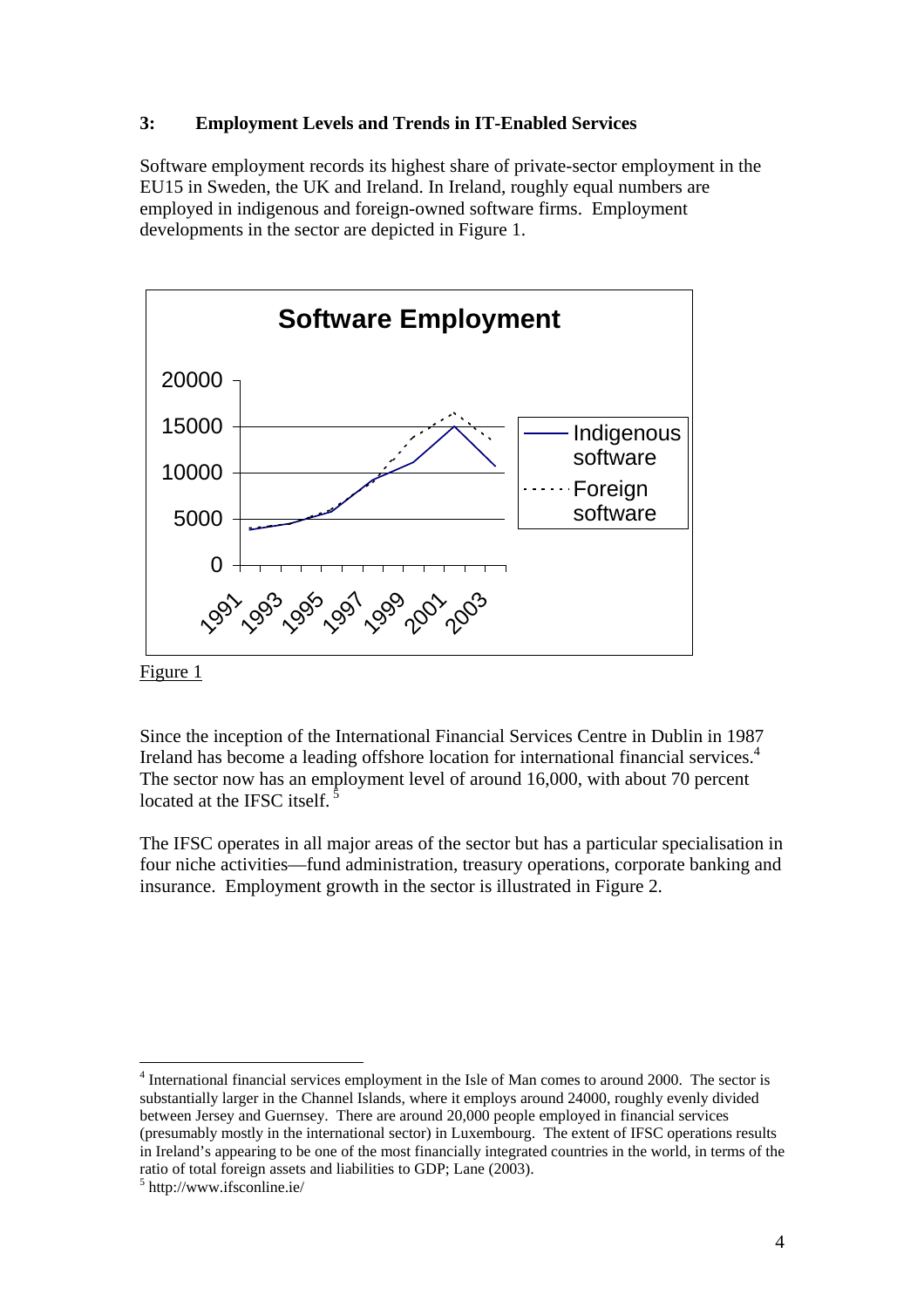

#### Figure 2

 $\overline{a}$ 

Other business process offshored activities, (i.e. apart from finance and software) includes front-office functions (call/contact centres), back-office functions (shared services), supply-chain management, sales and marketing, intellectual property licensing and regional headquarters.<sup>6</sup>

Sixty companies, mainly from the US, use Ireland as a base for their European call centres, of which Ireland accounts for one third of the European total. Call-centre employment stands at a level somewhere between  $12,000$  and  $19,000$ .<sup>7</sup> On the basis of the latter number CM Insight (2004) calculates that Ireland has the highest proportion of call centre staff of any European country as a proportion of its working population, at 3.6%, compared to its nearest competitors, the UK at 2.8 and the Netherlands at 2.5. In the assessment of UNCTAD (2004, p 161) Ireland is also the leading location for shared service centres among developed countries.

 $6$  The numbers on which these series are based come from several different sources. IFSC employment levels come from the annual employment surveys of the state agency Forfás (www.forfas.ie). Software levels come from the National Software Directorate (www.nsd.ie), and employment numbers in 'other business processes' are determined by subtracting the latter series from the Forfás data on employment in grant-aided services other than IFSC-related. Some details of these other BPO activities are available at: http://www.idaireland.com/home/index.aspx?id=60 <sup>7</sup>

The lower number comes from UNCTAD (2004, footnote  $44$ ,  $\overline{p}$  179) and the higher one from Datamonitor (2002).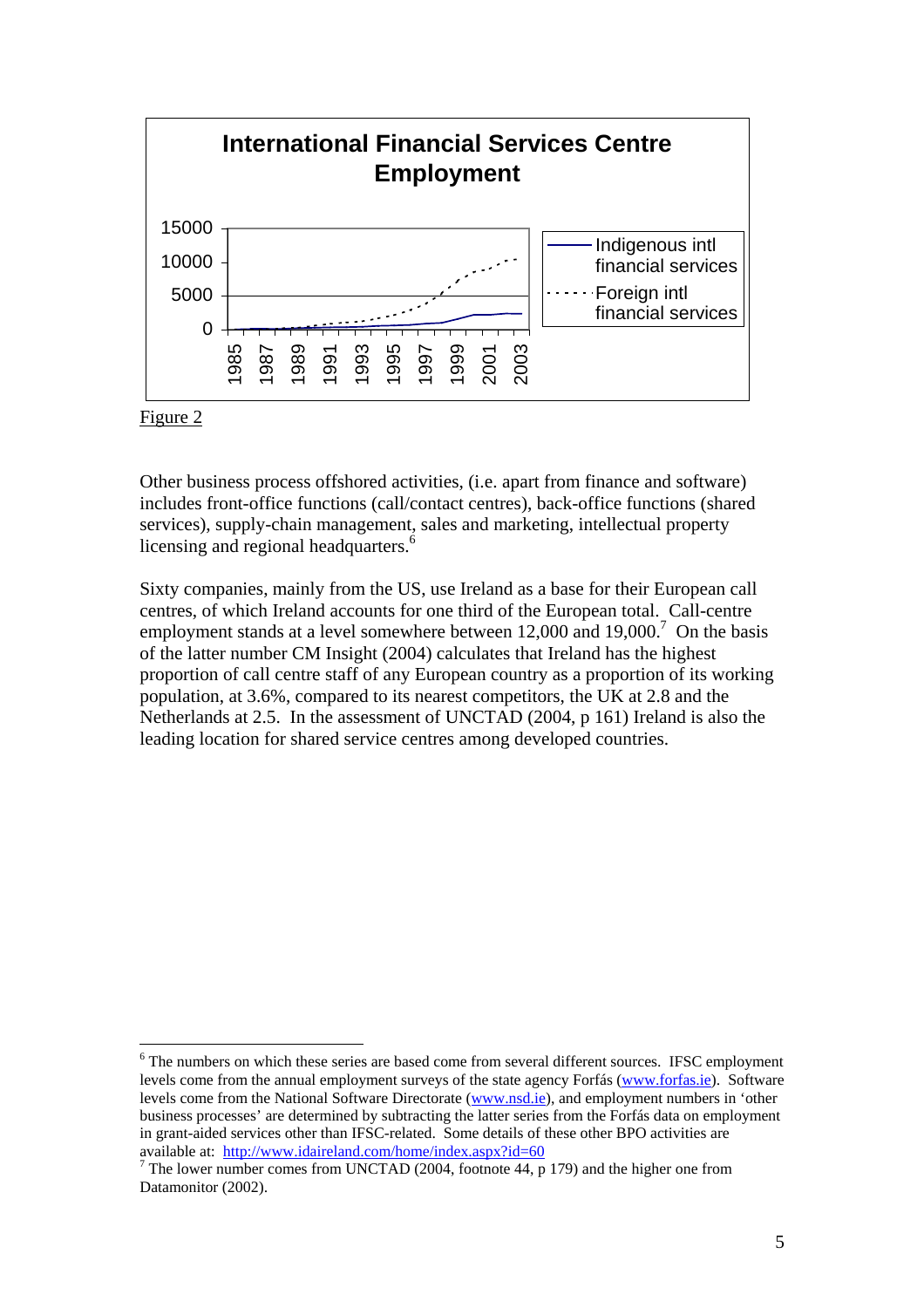

Figure 3

Ireland's continued strong showing in the field is demonstrated by the number of new FDI projects it has captured in recent years, as shown in Table  $2.\overset{8}{\,}$  The table also illustrates the experiences of a number of other EU countries that also made a strong showing in these sectors.

|             | Call centres             | Shared   | IT services | Regional HQ |
|-------------|--------------------------|----------|-------------|-------------|
|             |                          | services |             |             |
| <b>EU15</b> | 169                      | 38       | 198         | 185         |
| Irl         | 29                       | 19       | 14          |             |
|             | $(17\% \text{ of EU}15)$ | $(50\%)$ | $7\%$ )     | $(8\%)$     |
| UK          | 43                       |          | 73          | 64          |
| Germany     | 20                       |          | 34          | 22          |
| Netherlands |                          |          | 10          |             |

**Table 2**: Number of FDI Projects by Destination Countries, 2002-2003

Source: UNCTAD (2004, p 162).

 $\overline{a}$ 

## **4. The Evolution of the ITES Sectors in Ireland**

#### *Computer Software*

Table 3 reports the importance of computer software employment as a share of employment in manufacturing and market services, measured relative to the EU15 average. Software employment records its highest share of private-sector employment in Sweden, the UK and Ireland.

 $8$  The Finance Act 2004 established a new headquarters regime aimed at attracting international corporations to establish their regional HQ in Dublin. This would often serve to attract other activities including shared services and treasury management; Finance Dublin Yearbook (2004).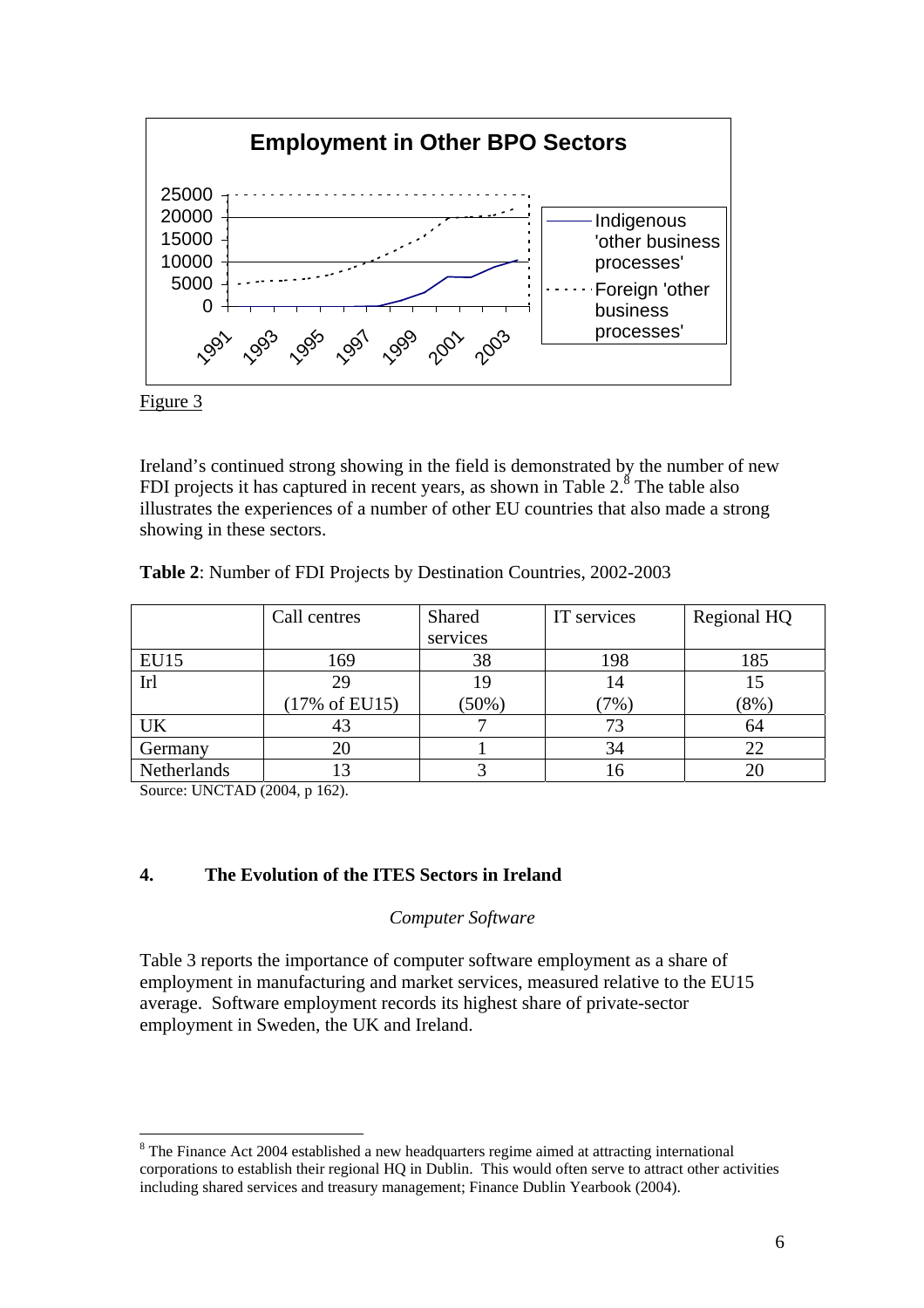| Belgium        | 0.89 |
|----------------|------|
| Denmark        | 1.25 |
| Germany        | 0.61 |
| Spain          | 0.62 |
| France         | 1.05 |
| Ireland        | 1.32 |
| Italy          | 1.04 |
| Netherlands    | 1.25 |
| Austria        | 0.78 |
| Portugal       | 0.27 |
| Finland        | 1.25 |
| Sweden         | 1.95 |
| United Kingdom | 1.47 |

**Table 3**: The relative importance of computer software employment in EU countries

Within software there is an important distinction between mass market packaged products, which tend to be produced by large TNCs, and other software activities – including custom and niche software and business solutions – in which domestic firms tend to dominate. The EU market is roughly evenly divided between the two sets of activities.

OECD (2002) reports that Ireland accounts for around 50 percent of all mass-market packaged software sold in Europe, though transfer pricing issues raise problems in evaluating true Irish output levels. Even in employment terms, however, the packaged software sector is more important in Ireland than in other EU economy. Eurostat data register employment in this sector (which is classified as a branch of manufacturing) in only eight EU countries. Ireland, with an employment level of 5500 (in 2000) and the UK with employment of 3500 are far ahead of any other EU country.

The mass-market packaged software sector in Ireland is engaged in the manufacturing, localisation and distribution (MLD) of software packages. Even though MLD is not very high tech in nature, Ireland has nevertheless moved up the value chain over time. The key players in the MLD sector (including Microsoft, Lotus, Oracle, Symantec, Informix and Corel) first established software manufacturing facilities in Ireland around the mid-1980s, duplicating and shrinkwrapping disk copies of software programmes developed by the parent company and arranging for the printing and assembly of manuals. The second phase, again beginning with Lotus and Microsoft, saw these companies adding localisation – involving translation into other languages and cultural and technical formats appropriate to the destination markets – to their Irish operations. The third phase saw the transfer of the responsibility for distribution to the Irish operations, making Ireland an operations hub.

The other half of the jobs in the foreign-owned software sector in Ireland are in software development, which is substantially more highly skilled. One part of this segment consists of branches of major computing-services or IT consulting companies (including EDS, IBM, ICL and Accenture). The other is an adjunct to non-software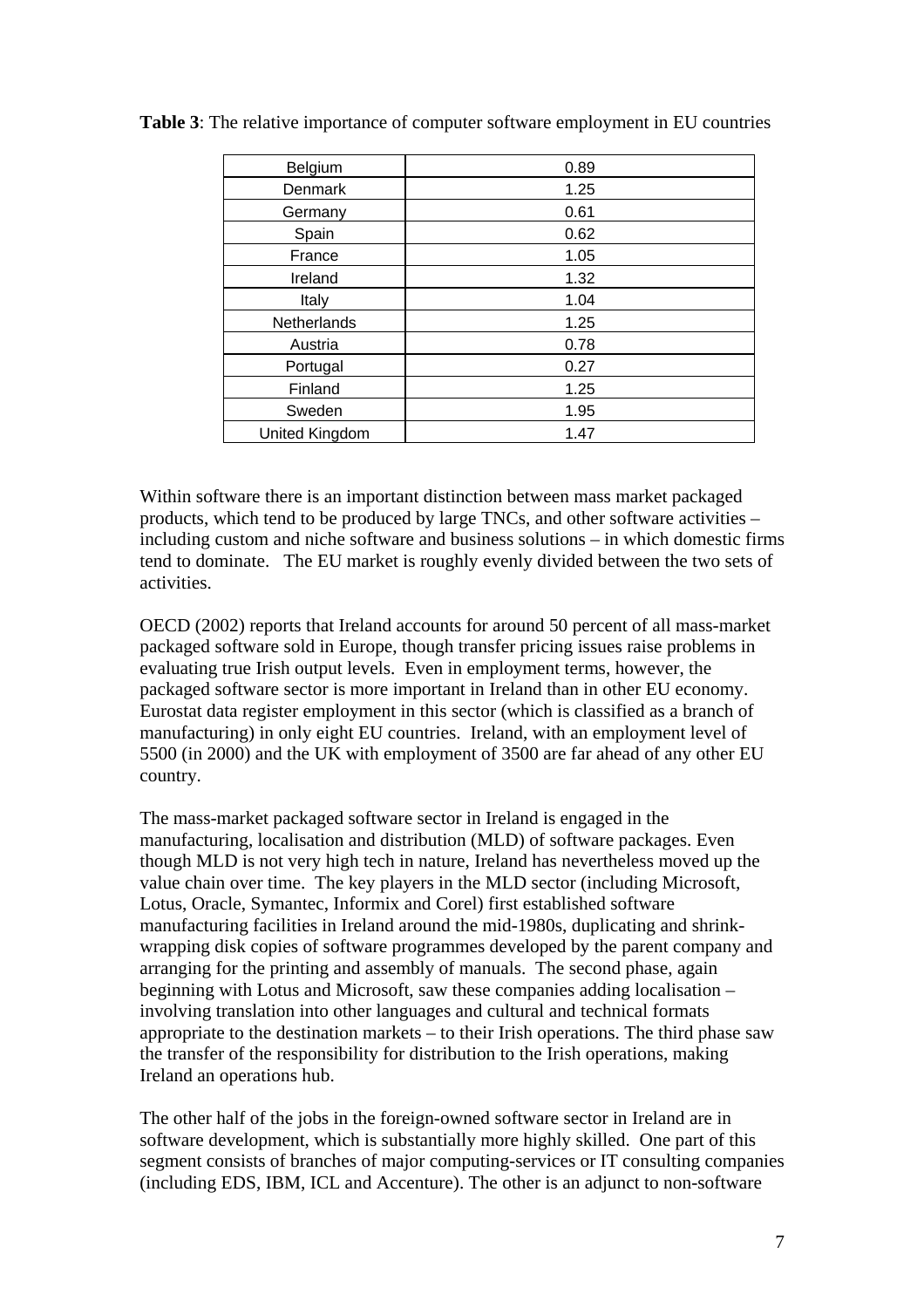electronics corporations such as Motorola and Ericsson, with operations focussed on the production of embedded software and applications for products such as mobile phones. This latter segment can be seen as an unanticipated spin-off benefit from the country's success in attracting ICT hardware sectors.

The indigenous software sector produces custom software (which is provided for individual companies), niche software (written for specific business sectors) and other software services, which are provided both for organisations and consumers.

In this segment countries with high computer penetration rates such as Sweden, Denmark, Finland, the Netherlands and the UK have higher weights than the rest of Europe, reflecting the fact that many computer services are essentially non-tradeable. Irish indigenous software companies however are highly export-oriented. Exports account for 85 percent of their revenues, compared to only one-third for UK software and computer services companies, and for between 25 and 30 percent in the cases of France and Germany.

This strong export orientation is explained by the fact that about half of Irish indigenous software firms are engaged in the development and sale of niche products in sectors such as Banking and Finance, Telecommunications and computer/internetbased training. The emergence of this product-orientation is in part ascribable to the substantial presence of MNCs *across all manufacturing and services sectors* in Ireland. Ó Riain (1997), for example, describes how some indigenous firms began by providing custom services, expanding over time into producing consultancy kits which eventually mutated into exportable products.

#### *International Financial Services*

Global developments in financial services over the course of the 1980s combined to create an opportunity for a regional location like Ireland – with its advantages in terms of language, location, education and technology – to create an offshore financial services industry. The technology to set up and run international data- and fundmanagement centres had created an electronic market place and global deregulation meant that an increasing number of such services could be provided from beyond national borders. In response to these developments, the Irish Government in 1987 established the International Financial Services Centre (IFSC) in Dublin, with a special low rate of corporation tax of 10 percent available to licensed companies. This allowed Dublin begin to compete against established offshore centres in the Isle of Man, Luxembourg and the Channel Islands.<sup>9</sup>

By 1999, when the special 10 percent tax rate was closed off to new entrants – to be replaced from 2003 by a standard tax rate of 12.5 percent levied on all manufacturing and services companies – employment in the IFSC had grown to almost 7000 and has grown by a further 4000 jobs since them.

<sup>&</sup>lt;sup>9</sup> The competition was not for 'brass plate' companies, as licensing restrictions were imposed to prevent the centre being used by them. The rate of corporation tax in the Isle of Man is 10 percent (set to fall to zero by 2006) and in the Channel Islands 20 percent. Luxembourg tax law is complex but studies on US corporations have shown that the effective tax rate in Luxembourg is substantially lower than Ireland's. Hines and Rice (1994) list the Channel Islands, Cyprus, Gibraltar, Ireland, the Isle of Man, Liechtenstein, Luxembourg and Switzerland as European tax haven countries.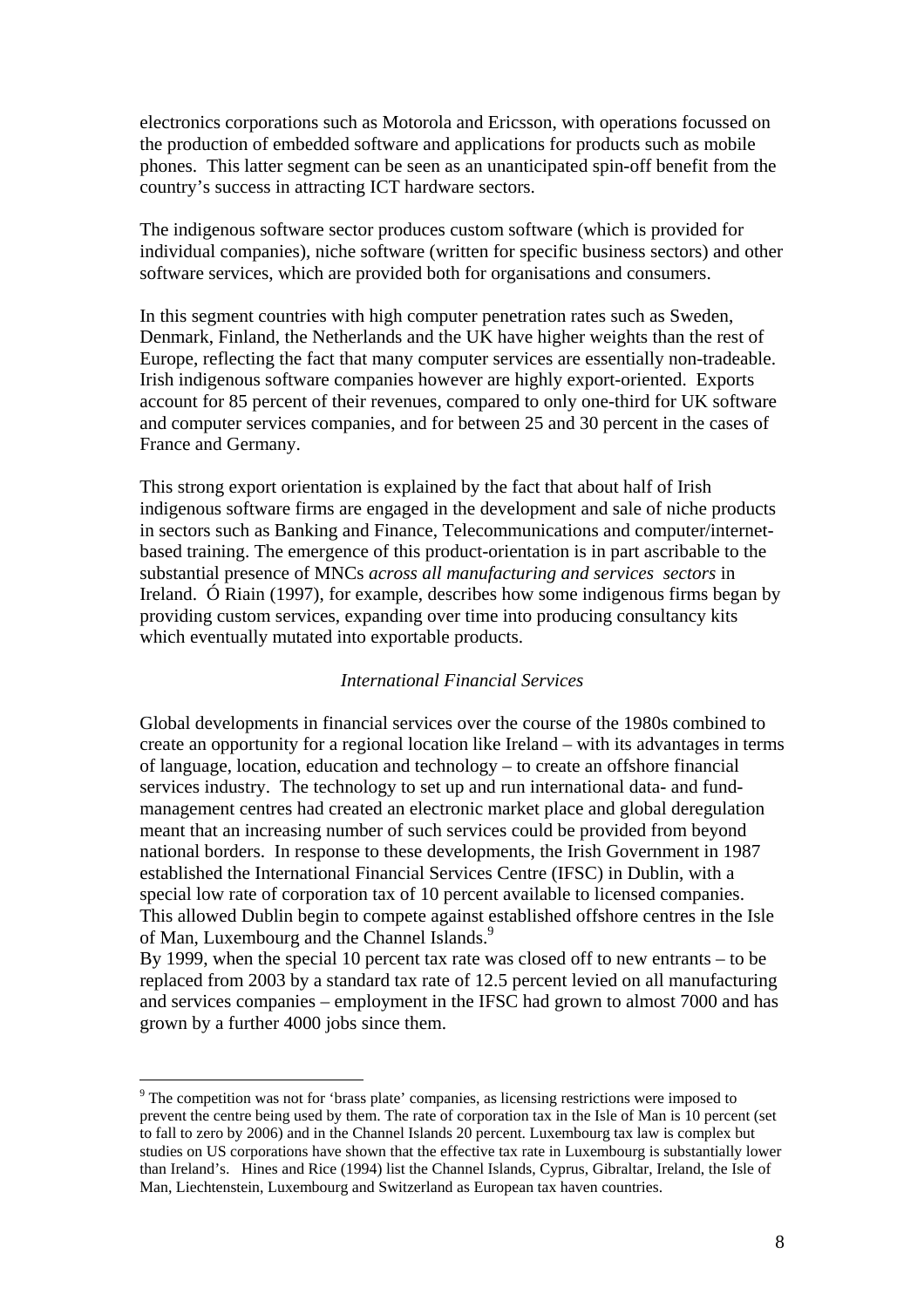With intersectoral corporation-tax harmonisation, the sector has expanded beyond the IFSC site. It now employs 16,000 people and pays an estimated 15 percent of all corporation taxes collected.10 Almost 450 international financial institutions operate from Dublin, including half of the world's top 50 banks and half of the top 20 insurance companies. Over 80 percent of these financial institutions are non-Irish, with American companies representing the largest segment.

Dublin specializes in back office activities, and has a particular specialisation in four niche areas—fund administration, treasury operations, corporate banking and insurance.11

Deloitte (2004) estimate the employment allocation across categories as follows:

- Funds/Asset Admin 42 percent
- Banking 37 percent
- Insurance 21 percent

While the marketing and management of funds is handled from the world's major financial centres, the associated administration is frequently offshored. Ireland now rivals Luxembourg in the area of fund administration, while FÁS (2005) reports a slow movement up the value chain towards fund management.

Similar to fund administration, treasury management involves routine back-office tasks like handling payments and receipts and coordinating lending and borrowing between different divisions of a company. Many IFSC-based treasury operations are recognizable names in other industries, e.g. companies such as Bristol-Myers Squibb, Ericsson and Volkswagen. The Netherlands and Belgium are seen as the main competitors in the area of treasury operations

The IFSC is also a corporate banking center, providing loans to corporations and governments for very large purchases. Here Ireland competes with Luxembourg, the Isle of Man and Jersey, while Dublin has come to rival London as a leading center for aircraft leasing.

Finally, the IFSC houses a significant number of life and non-life insurers. EU regulatory changes enacted during the mid-1990s allowed life insurers headquartered in one EU country to sell insurance elsewhere in the EU. This provides the IFSC with an advantage over other offshore centres such as Guernsey and the Isle of Man, which also specialise in insurance, since these are not classified as within the EU. Ireland's international life sector in 2001 overtook Luxembourg in terms of gross premia written, while recent statistics indicated that it may now also have overtaken the Isle of Man.12 In spite of this strong recent growth in life insurance, non-life insurers remain more prevalent in the IFSC.

 $10$  A total of around 50,000 people are employed in financial services in Ireland, the vast majority of whom are involved in the domestic segment: White (2005). Our concern here is solely with international financial services.<br><sup>11</sup> Most of this material on the IFSC comes from White (2005). On Ireland's competitors in each of the

industry segments see Coughlan (2000). 12 Finance Dublin Yearbook (2004, p 168).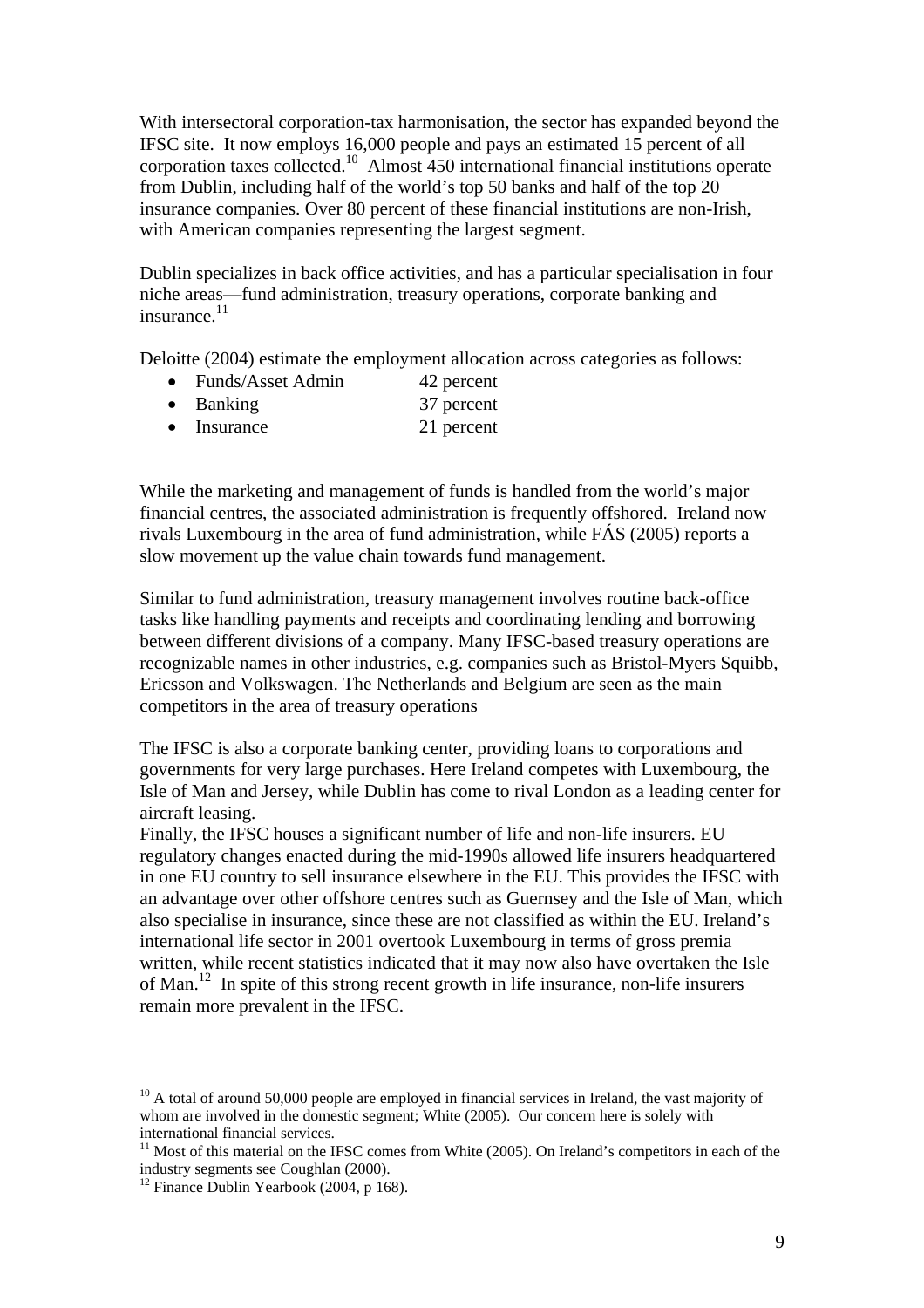## *Other Business Process Activities*

Ireland is home to leading International Services companies offering business services on a pan-European/EMEA/Global basis. The sector includes a broad range of services activities including call centres, shared services, supply chain management, professional consulting and internet based business.

The Industrial Development Agency (IDA) introduced its call centre programme in  $1992<sup>13</sup>$  In addition to the existing grants and tax incentive schemes, the country offered the cheapest rates in Europe for international freephone calls. The IDA's target to reach 3000 jobs by 2000 was achieved by 1996 and by mid-1998 there were around 50 call centres employing 6000 persons, of whom females comprised around 70 percent.

American firms account for over 80 percent of employment in the sector. Among the major firms which have established call centres in Ireland (in areas outside sales and marketing of IT, some of which may be classified as part of the software segment) are American Airlines, Best Western, ITT Sheraton, Global Reservations, Korean Air, Radisson Hotels, Rand McNally and UPS.

The breakdown of the Irish call centre sector is shown in Table 4.

| <b>Sector</b>             | Percentage |  |  |
|---------------------------|------------|--|--|
| Technology                | 35         |  |  |
| Travel & tourism          | 16         |  |  |
| <b>Financial services</b> | 12         |  |  |
| Outsourcing bureaux       | 12         |  |  |
| Other                     | 25         |  |  |
| <b>Total</b>              | <i>100</i> |  |  |

**Table 4**: Sectoral breakdown of firms in the Irish call centre industry

Source: TMA (2002), from Datamonitor (November 2000).

The IDA has promoted the low-level call centre sector in order to encourage firms which have established such operations in Ireland to add on additional functions such as financial management and software development. Already Ireland has achieved some substantial success in these "shared services" back-office activities.<sup>14</sup>

The term 'call centre' generally embraces sales and marketing shared services and information technology shared services such as online technical assistance. The remaining shared services are largely financial in nature. Among companies which have located elements of their financial administration in Ireland are the US investment bank Bankers Trust, advanced storage and retrieval firm EMC, Merrill

<sup>&</sup>lt;sup>13</sup> Much of this material on call centres is drawn from Breathnach (2000).<br><sup>14</sup> Shared services centres (called managed services centres in the United States) perform key functions for global corporations, dealing with technical support for staff and business customers as well as HR, payroll, accounting, insurance and legal, and internal communications (such as running companies' inter and intranet sites). Some are operated by outsourced suppliers, but most in Ireland are managed by the companies they serve.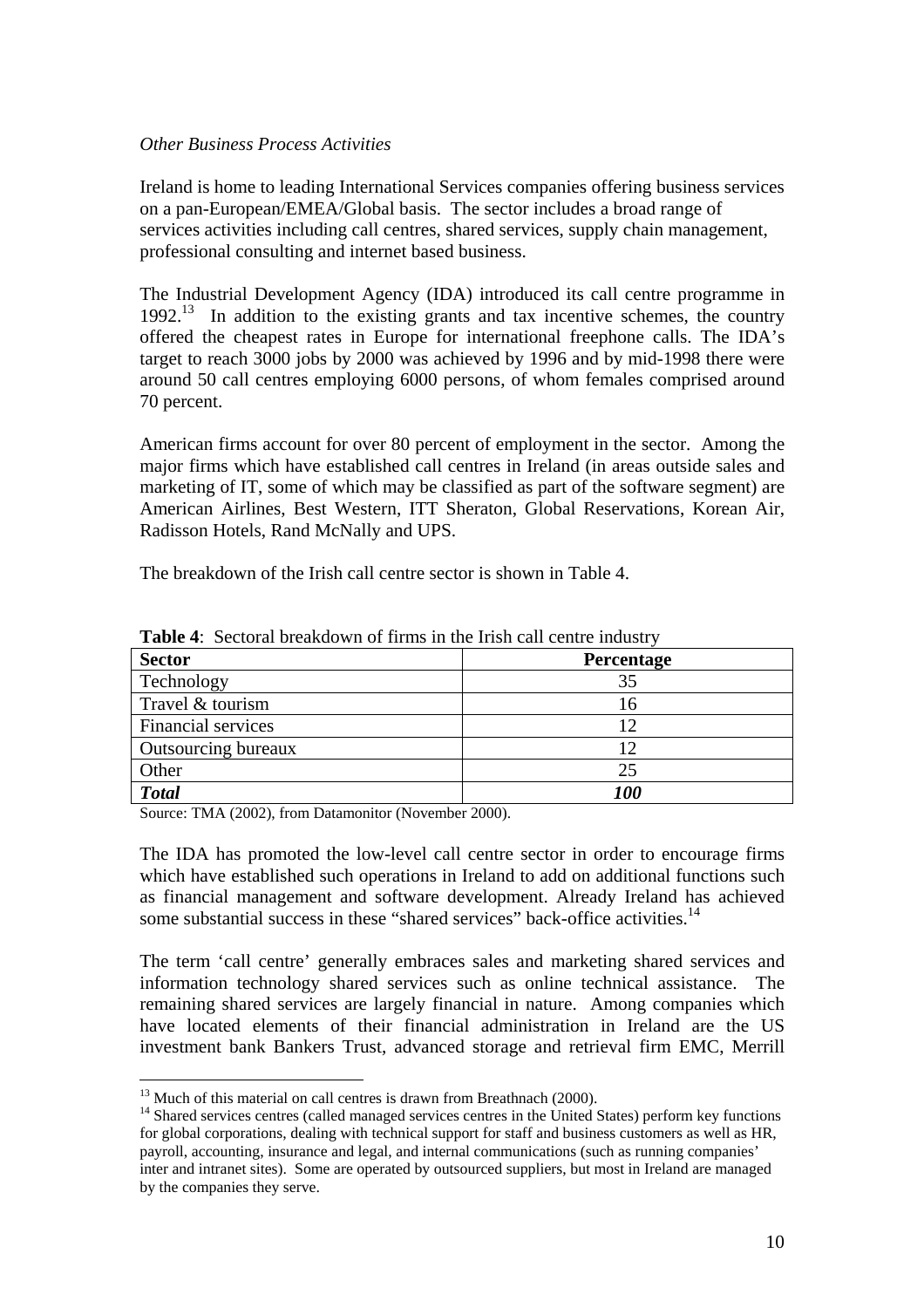Lynch, Microsoft, Morgan Grenfell, National Instruments, Novell, Scottish Amicable and home appliances firm Whirlpool.<sup>15</sup>

## **5. Educational Attainment Levels in Offshored Services in Ireland**

Table 5 below shows the proportion of the workforce in each sector of the economy that possesses a third-level educational qualification.<sup>16</sup> Of these sectoral groupings, Insurance, Finance and Business Services – the sector in which our offshored services sub-sectors are included – records the highest proportion of its workforce as having both tertiary sub-degree and degree-level educational qualifications.<sup>17</sup>

<sup>&</sup>lt;sup>15</sup> Fahy et al. (2002) present a case study of Whirlpool's shared services operations.<br><sup>16</sup> These are based on the 2002 Census of Population returns.<br><sup>17</sup> Professional Services (which is not shown independently) records levels. Fairly similar results to these are reported by Prais (1995) for the UK and Germany.<br>levels. Fairly similar results to these are reported by Prais (1995) for the UK and Germany.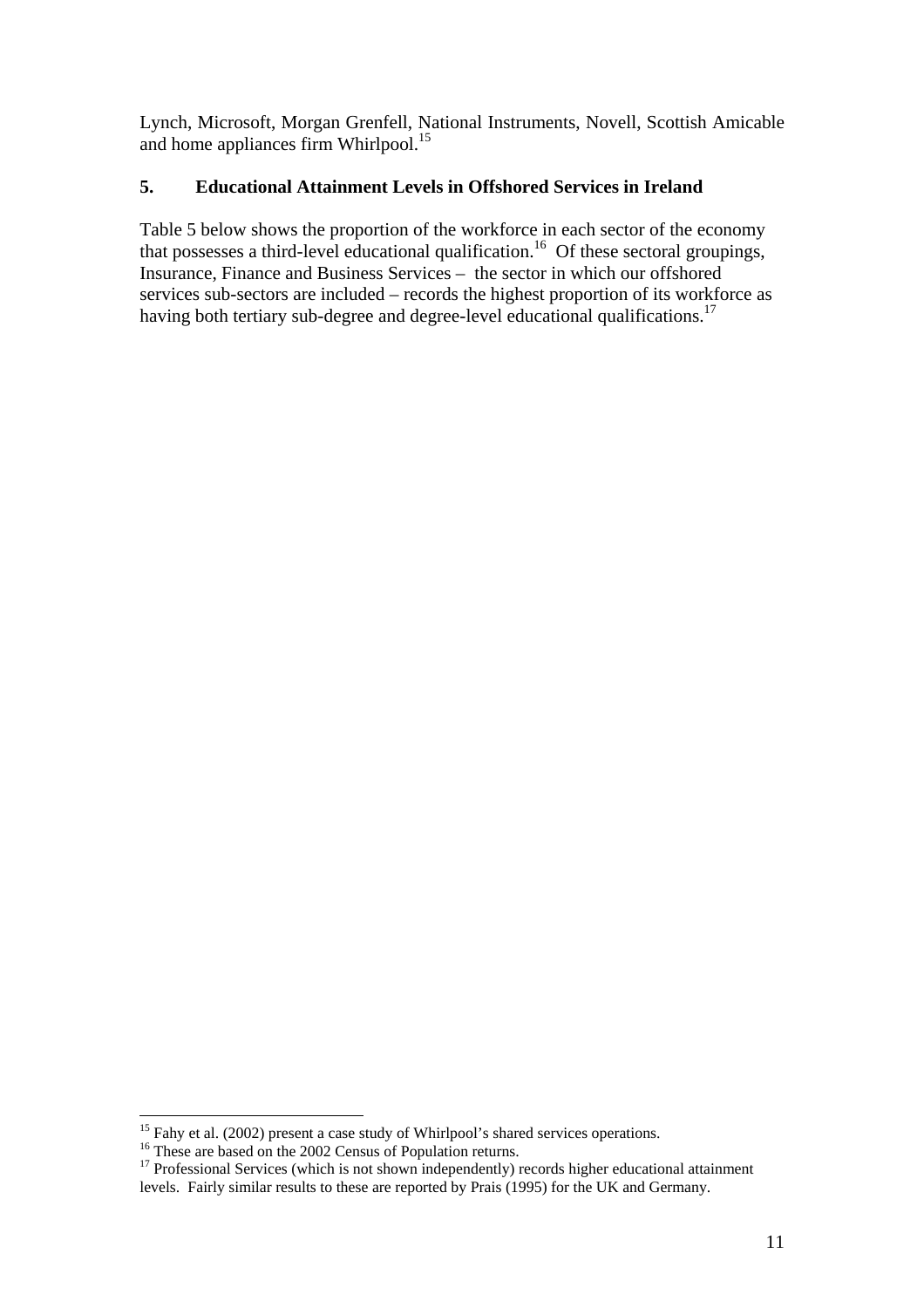|                                                 | Percentage | Percentage    |
|-------------------------------------------------|------------|---------------|
|                                                 | with       | with tertiary |
|                                                 | sub-degree | degree and    |
|                                                 | tertiary   | above         |
| Agriculture, Forestry and Fishing               | 8.0        | 3.7           |
| Mining                                          | 7.5        | 8.0           |
| <b>Manufacturing Industries</b>                 | 13.4       | 15.5          |
| $\ldots$ Food                                   | 10.0       | 11.6          |
| Beverages and Tobacco                           | 14.8       | 23.6          |
| Textiles, clothing, footwear and leather        | 8.1        | 6.9           |
| Wood and wood products                          | 8.7        | 5.7           |
| Paper, paper products, printing and             | 14.3       | 17.9          |
| publishing                                      |            |               |
| Chemical, rubber and plastic products           | 14.9       | 23.9          |
| Glass, pottery and cement                       | 9.1        | 8.5           |
| Metals, metal products, machinery and           | 16.1       | 17.5          |
| engineering                                     |            |               |
| Other Manufacturing (incl transport             | 11.1       | 7.7           |
| equipment)                                      |            |               |
| Electricity, Gas and Water                      | 12.3       | 17.4          |
| <b>Building and Construction</b>                | 7.3        | 5.2           |
| Commerce                                        | 11.6       | 9.1           |
| <b>Insurance, Finance and Business Services</b> | 17.5       | 39.7          |
| Transport, Communications and Storage           | 11.7       | 12.1          |
| Public Admin. and Defence                       | 17.2       | 21.4          |
| <b>Other Services</b>                           | 14.3       | 34.7          |
| <b>Other Industries</b>                         | 6.4        | 9.9           |
| Total at Work in all Industries                 | 12.7       | 20.7          |

## **Table 5:** Proportion of the workforce, by sector, in possession of third-level educational qualification

Source: Population Census (2002).<sup>18</sup>

 $\overline{a}$ 

Some background on the structure of the Irish tertiary education system may prove useful at this stage. While Ireland has just matched the OECD mean in terms of the proportion of the population aged 25-34 with tertiary degree-level qualifications ("tertiary A"), it far surpasses the OECD mean in terms of the proportion of the population possessing tertiary sub-degree qualifications ("tertiary B"), as seen in Table 6. These are primarily certificates and diplomas from the vocational/technological (non-university) element of the tertiary system – the Institutes of Technology. Wickham and Boucher (2004) and Barry (2005) argue that this "binary system of education" has played a crucial role in enhancing Ireland's ability to attract foreign direct investment.

<sup>&</sup>lt;sup>18</sup> http://www.eirestat.cso.ie/Census/TableViewer/tableView.aspx?ReportId=1933. The apparent discrepancy between these data and those reported in Table 6 arises for two reasons. The present data refer to those at work – who are more highly educated – while Table 6 includes those not at work. Secondly, non-university degrees are included here but do not appear to be included in the measure of "tertiary A and above" in the OECD data.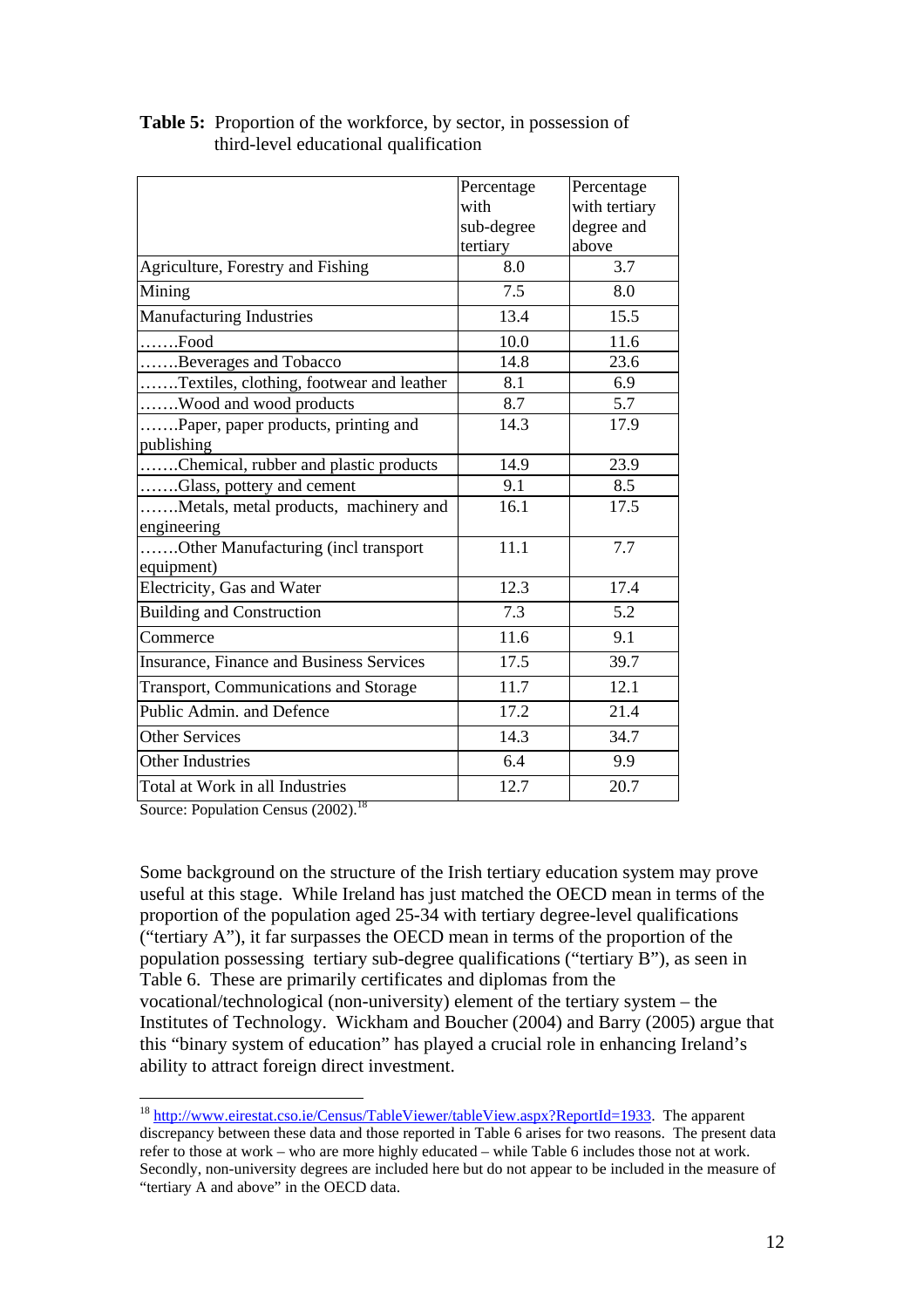|                          | Post-        | Percentage of  | Percentage of  |  |
|--------------------------|--------------|----------------|----------------|--|
|                          | secondary    | cohort aged    | cohort aged    |  |
|                          | non-tertiary | 25-34 that has | 25-34 that has |  |
|                          | graduation   | attained       | attained       |  |
|                          | rates        | tertiary level | tertiary level |  |
|                          |              | В              | A and above    |  |
| Ireland                  | 25.8         | 13             | 16             |  |
| <b>OECD</b> country mean | 8.5          |                | 16             |  |

**Table 6**: Educational Attainment Rates: Ireland and the OECD

Source: OECD (2001).<sup>19</sup>

 $\overline{a}$ 

This extra Irish throughput in tertiary education, furthermore, is largely concentrated in the scientific and business fields. In recent years, for example, around 40 percent of non-university tertiary awards have been in business studies (compared to around 15 percent for the universities), while another 40 percent have been in science, engineering and information technology (compared to less than 30 percent for the universities).

These unorthodox aspects of the Irish tertiary system are likely to account for Ireland's very high ranking in surveys of MNC executives in response to questions as to whether the educational system meets the needs of a competitive economy. 20 Indeed, Gunnigle and McGuire (2001), in a survey of executives of 10 major US MNCs, find that education and the skills on offer rank second in importance after the corporation tax regime in drawing these firms to Ireland. It is our hypothesis that this applies to the offshored services sectors as well as to the much more heavilyresearched area of manufacturing-sector FDI.21

We now provide some further details on manpower and skills issues in the three subcategories of services with which we have been concerned.

#### *Software*

Manufacturing, localisation and distribution (MLD) of software packages accounts for about half the jobs in the foreign-owned software sector in Ireland. This is not a

 $19$  Tertiary B refers to practically-oriented and occupation-specific tertiary programmes of at least 2 years full-time-equivalent duration, while tertiary A refers to university level programmes. The postsecondary graduation rate refers to the ratio of post-secondary graduates to total population at the typical age of graduation. In Ireland the whole cohort included here are categorised as ISCED4C, i.e. in possession of a qualification which prepares participants for direct entry into specific occupations. This will include part of the Institute of Technology cohort as well as some PLC (Post Leaving Certificate) courses.

 $20$  The International Institute for Management Development (2002) for example ranks Ireland number 2 (after Finland) out of a total of 49 countries in response to this question, while the country is ranked number 3 (after Finland and Canada) out of the same 49 countries in terms of a positive response to the proposition that "university education meets the needs of a competitive economy".<br><sup>21</sup> One piece of evidence supportive of the contribution of the binary third-level system is provided by

FÁS (1998, footnote 2), which points out that many of the software-industry people interviewed for this study "highlighted the fact that the Irish third-level system moved relatively early (in international terms) in establishing courses that treat computing as an applied science rather than an abstract theoretical science".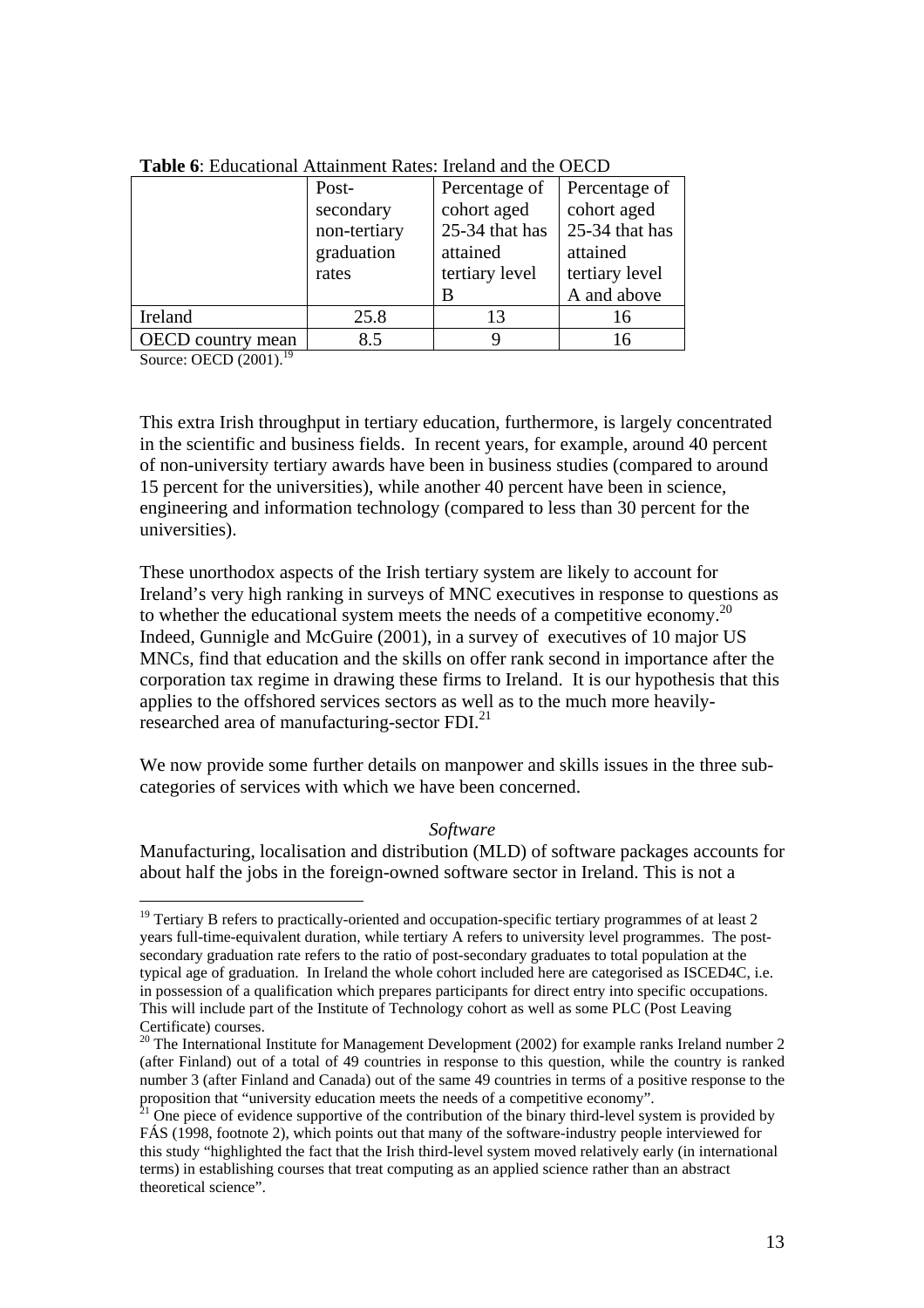particularly high-skill segment. Around 50 percent of employees in these operations are typically engaged in the relatively low-skill manufacturing stage, while around 30 percent are involved in localisation. In the case of Microsoft's Irish operations, some 90 percent of staff involved in localisation had third-level qualifications in information technology or linguistics, though FAS (1998, page 49) suggests that "many localisation companies are now happy to recruit people who have undergone relatively short courses in specific skills, particularly for routine software testing work". They also suggest that, as the labour market tightened, such companies, having previously recruited people into positions for which they were overqualified, have now moved towards organising work so as to differentiate between a professional tier – staffed by degree holders – and a technician tier, staffed by people with lower qualifications.

The remaining half of foreign-sector software employment is in software development, which is more highly skilled. Most workers in the indigenous software sector are also thought to be highly skilled.

FÁS (1998) reports the results of a survey of the software sector which suggests that the vast bulk of workers in the sector have tertiary educational qualifications.

| <b>Fabre</b> <i>F</i> . Equeational <i>Figurement</i> of Keecht boltware bector Keefulthelits (70) |                |                             |                |
|----------------------------------------------------------------------------------------------------|----------------|-----------------------------|----------------|
|                                                                                                    | Recent         | Tertiary                    | Percent of all |
|                                                                                                    | tertiary       | graduates with recruitments |                |
|                                                                                                    | graduates      | experience (%)              |                |
|                                                                                                    | $(\% )$        |                             |                |
| <b>Higher Degrees or Diplomas</b>                                                                  |                |                             |                |
| Computing                                                                                          | 8              | 9                           |                |
| <b>Engineering or Other Science</b>                                                                | 3              | 3                           |                |
| <b>Business</b>                                                                                    | 1              | 1                           |                |
| <b>Humanities</b>                                                                                  | 1              | $\overline{0}$              |                |
| Sub-total                                                                                          | 12             | 14                          | 26             |
| <b>Primary</b>                                                                                     |                |                             |                |
| Computing                                                                                          | 19             | 13                          |                |
| <b>Engineering or Other Science</b>                                                                | $\overline{7}$ | $\overline{2}$              |                |
| <b>Business</b>                                                                                    | $\overline{2}$ | 1                           |                |
| <b>Humanities</b>                                                                                  |                | 1                           |                |
| Sub-total                                                                                          | 28             | 17                          | 45             |
| Dip or cert                                                                                        |                |                             |                |
| Computing                                                                                          | 9              | 5                           |                |
| <b>Engineering or Other Science</b>                                                                | $\overline{2}$ | $\Omega$                    |                |
| <b>Business</b>                                                                                    | 1              | $\Omega$                    |                |
| <b>Humanities</b>                                                                                  |                | 1                           |                |
| Sub-total                                                                                          | 12             | $\overline{7}$              | 19             |
| Other                                                                                              | 6              | 4                           | 10             |
| <b>TOTAL</b>                                                                                       |                |                             | 100            |

**Table 7**: Educational Attainment of Recent Software Sector Recruitments (%)

Source: FÁS (1998, page 48).

If we assume that the educational attainments rates of these new entrants to the sector are broadly reflective of all employees in the sector, we can determine the skill level of the sector relative to the average of all sectors in the economy. Most employees in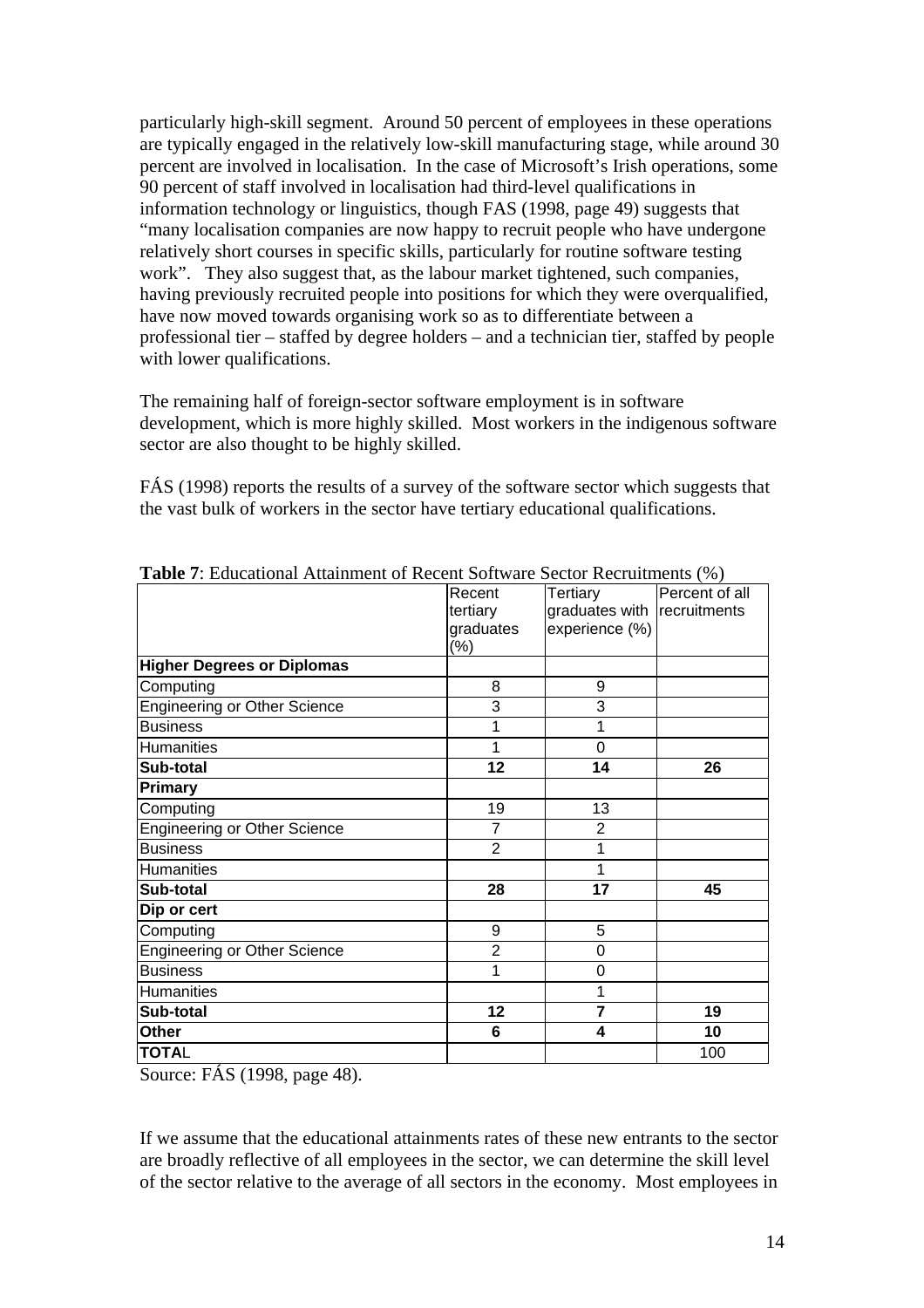the sector are likely to be below the age of 34. We saw in Table 6 above that 13 percent of the Irish cohort aged 25-34 had Tertiary B qualifications, compared to 19 percent of software sector entrants; 16 percent of the cohort had Tertiary A qualifications or above, while over 70 percent of software sector entrants had. Therefore it is unambiguous that this is a very high-skill sector relative to the average in Ireland. Comparison with the data in Table 5 also suggests that employees are more highly educated than the average for the aggregate Insurance, Finance and Business Services sector.

One further piece of evidence, which will prove useful later in comparing educational attainment levels in software and offshored financial services, is presented in Table 8, from a survey by White (2002). The vast majority of the 49 software firms surveyed reported that more than 70 percent of their employees had third-level educational qualifications.

|                          | Proportion of workforce with third-level educational qualifications |        |        |        |
|--------------------------|---------------------------------------------------------------------|--------|--------|--------|
| <b>Firm Size</b>         | $<$ 40%                                                             | 41-70% | 71-90% | $90%+$ |
| 1-10 employees           | 0.0                                                                 | 0.0    | 2.0    | 2.0    |
| 11-24 employees          | 0.0                                                                 | 0.0    | 4.1    | 8.2    |
| 25-49 employees          | 0.0                                                                 | 2.0    | 4.1    | 8.2    |
| > 50 employees           | 6.1                                                                 | 14.3   | 20.4   | 28.6   |
| <b>All Software MNCs</b> | 6.1                                                                 | 16.3   | 30.6   | 46.9   |

**Table 8**: Educational Attainment in Irish Software Sector, 2000. (Percentage of firms surveyed)*.* 

Source: White (2002).

## *International Financial Services*

Data from a survey conducted by the Institute of Bankers in Ireland (1998) allow us to compare skills and staffing issues in international financial services with those in the larger encompassing financial services industry (which comprises retail credit institutions, capital markets/corporate banking, fund administration, general insurance and life and pensions).

The encompassing sector emerges as more inclined to hire directly from school or college, with these hires comprising 54 percent of new entrants to the sector in the year surveyed, as opposed to only 38 percent for the international services segment. Thus the IFSC appears to prefer more experienced workers. Of those hired directly from education, the overall sector took 22 percent from second-level education while international finance took only 11 percent. Of those hired directly from tertiary education, the ratio of those with degrees relative to those with sub-degree qualifications (certificates or diplomas) was around 2 to 1 in the case of both the overall sector and the IFSC. Thus the IFSC on all counts appears to be more highskill than the overall financial services sector; Table  $9<sup>22</sup>$ 

 $\overline{a}$  $^{22}$  It is interesting however that IT specialists comprise around the same proportions of all staff – between 6 and 7 percent – in both segments.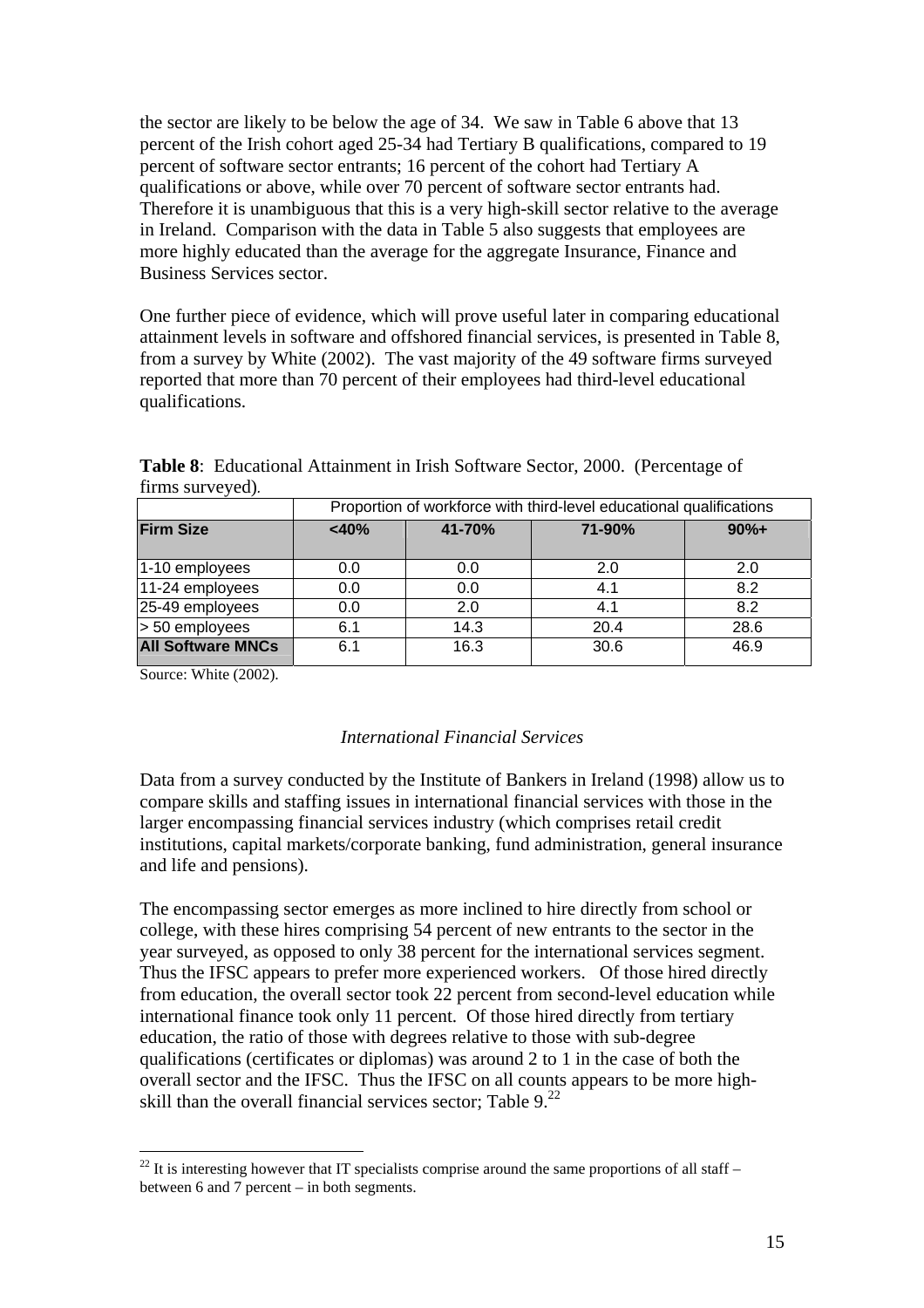#### **Table 9**:

Sources of new staff recruited into Financial Services and IFSC, 1997 (%)

|                                           | All                     | <b>IFSC</b>    |
|-------------------------------------------|-------------------------|----------------|
|                                           | Financial               |                |
|                                           | Services                |                |
| Second-level school leavers               | 12                      | 4              |
| Cert and diploma holders, directly from   | 15                      | 12             |
| college                                   |                         |                |
| Business graduates, directly from college | 18                      | 17             |
| Other graduates, directly from college    | 9                       | $\overline{5}$ |
| Recruited from other organisations in     | 37                      | 48             |
| Ireland                                   |                         |                |
| Returning from work abroad                | 4                       | 10             |
| Other                                     | $\overline{\mathbf{5}}$ |                |
| Total $(\% )$                             | <b>100</b>              | <b>100</b>     |
| Total numbers                             | 3798                    | 955            |

Source: Institute of Bankers in Ireland (1998)

Table 10 below suggests that, of those hired directly from college, both the encompassing financial services sector and the IFSC appear to prefer recruits with sub-degree qualifications relative to degree qualifications, when compared to other sectors in the economy.

|                         |               | <b>Table 10:</b> Qualifications of all tertiary award recipients entering employment |  |
|-------------------------|---------------|--------------------------------------------------------------------------------------|--|
| directly from education |               |                                                                                      |  |
|                         | Tertiary sub- | l Tertiary degree and                                                                |  |

|                             | Tertiary sub-       | Tertiary degree and |
|-----------------------------|---------------------|---------------------|
|                             | degree, as % of all | above, as % of all  |
|                             | tertiary            | tertiary            |
| <b>Overall Financial</b>    | 36                  | 64                  |
| Services                    |                     |                     |
| <b>IFSC</b>                 | 35                  | 65                  |
| Entering                    | 23                  | 77                  |
| employment                  |                     |                     |
| Entering                    | 30                  | 70                  |
| manufacturing               |                     |                     |
| <b>Entering Chemicals</b>   | 26                  | 74                  |
| <b>Entering Metals</b>      | 29                  | 71                  |
| and Engineering             |                     |                     |
| Entering Insurance,         | 17                  | 83                  |
| <b>Finance and Business</b> |                     |                     |
| Services                    |                     |                     |

Source: Institute of Bankers (1998) for first two rows; HEA (1997) for the remainder.

The relatively high educational attainment level of the overall IFSC workforce however (i.e. comprising the existing stock plus those recruited directly from education as well as from other workplaces) is evident from Table 11, which presents the results of a survey of 86 IFSC firms conducted by White (2002). This shows that upwards of 70 percent of employees are in possession of a third-level educational qualification.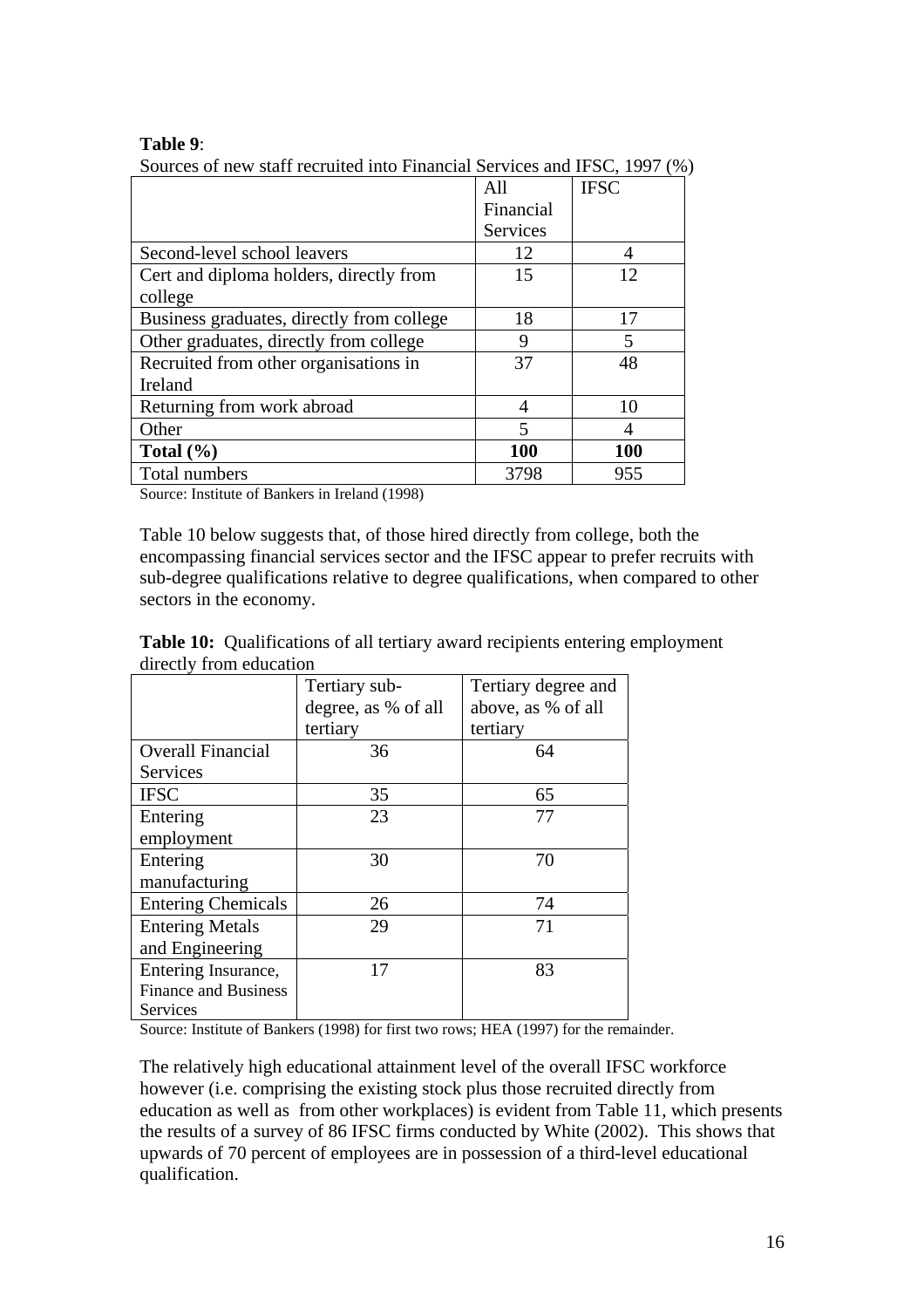Comparison of Tables 8 and 11 suggests that educational attainment in the IFSC is lower than in the software sector.<sup>23</sup> The IFSC nevertheless emerges as higher skill than the average for Insurance, Finance and Business Services and as substantially more high-skill than the overall economy.

| Proportion of workforce with third-level educational qualifications |         |        |        |        |
|---------------------------------------------------------------------|---------|--------|--------|--------|
| <b>Firm Size</b>                                                    | $<$ 40% | 41-70% | 71-90% | $90%+$ |
| 1-10 employees                                                      | 5.8     | 4.7    | 12.8   | 19.8   |
| 11-24 employees                                                     | 1.2     | 4.7    | 11.6   | 10.5   |
| 25-49 employees                                                     | 1.2     | 2.3    | 7.0    | 2.3    |
| > 50 employees                                                      | 0.0     | 2.3    | 7.0    | 7.0    |
| <b>All IFSC-Firms</b>                                               | 8.1     | 14.0   | 38.4   | 39.5   |

**Table 11**: Educational Attainment in IFSC Sector, 2000. (Percentage of firms surveyed)*.* 

## *Call Centres and Shared Services*

It has not proved possible to access data on the educational qualifications of callcentre employees in Ireland. Some comparative data from the UK may prove useful however. A study by Holman and Wood (2002) of the UK sector suggests that some 16 percent of employees had tertiary degrees, while another 13 percent had been educated to A levels; Table 12. If a UK 'A level' qualification were taken to be equivalent to an Irish tertiary sub-degree qualification, this would suggest (by comparison with Table 5) that the UK call-centre sector is less skilled than the average sector in Ireland.

| Type                    | Percent of<br>workforce | 'A' Level | Degree |
|-------------------------|-------------------------|-----------|--------|
| Core Employees          | 86                      |           |        |
| Team Leader/First-      |                         |           | 20     |
| <b>Line Supervisors</b> |                         |           |        |
| <b>Managers</b>         |                         |           |        |

**Table 12**: Educational Attainment Levels in the UK Call Centre Sector

Source: Holman and Wood (2002)

 $\overline{a}$ 

There are indications that the Irish sector is more high-skill than the UK sector however. A UK report by CM Insight (2004, p 160) finds that Ireland attracts more high-value, less price-sensitive contact centre activity than other offshore locations. It notes the substantial element of technical and software support in the Irish sector as well as a relatively high ratio of team leaders to agents, the latter suggesting a focus on quality and more complex (less scripted) contact centre functions.

 $2<sup>23</sup>$  The results in the bottom rows of the two tables are not directly comparable, given the difference in average firm size in the two sectors. Educational attainment in the median firm-size category in software is substantially higher than in the median firm-size IFSC category, however, confirming the implication drawn.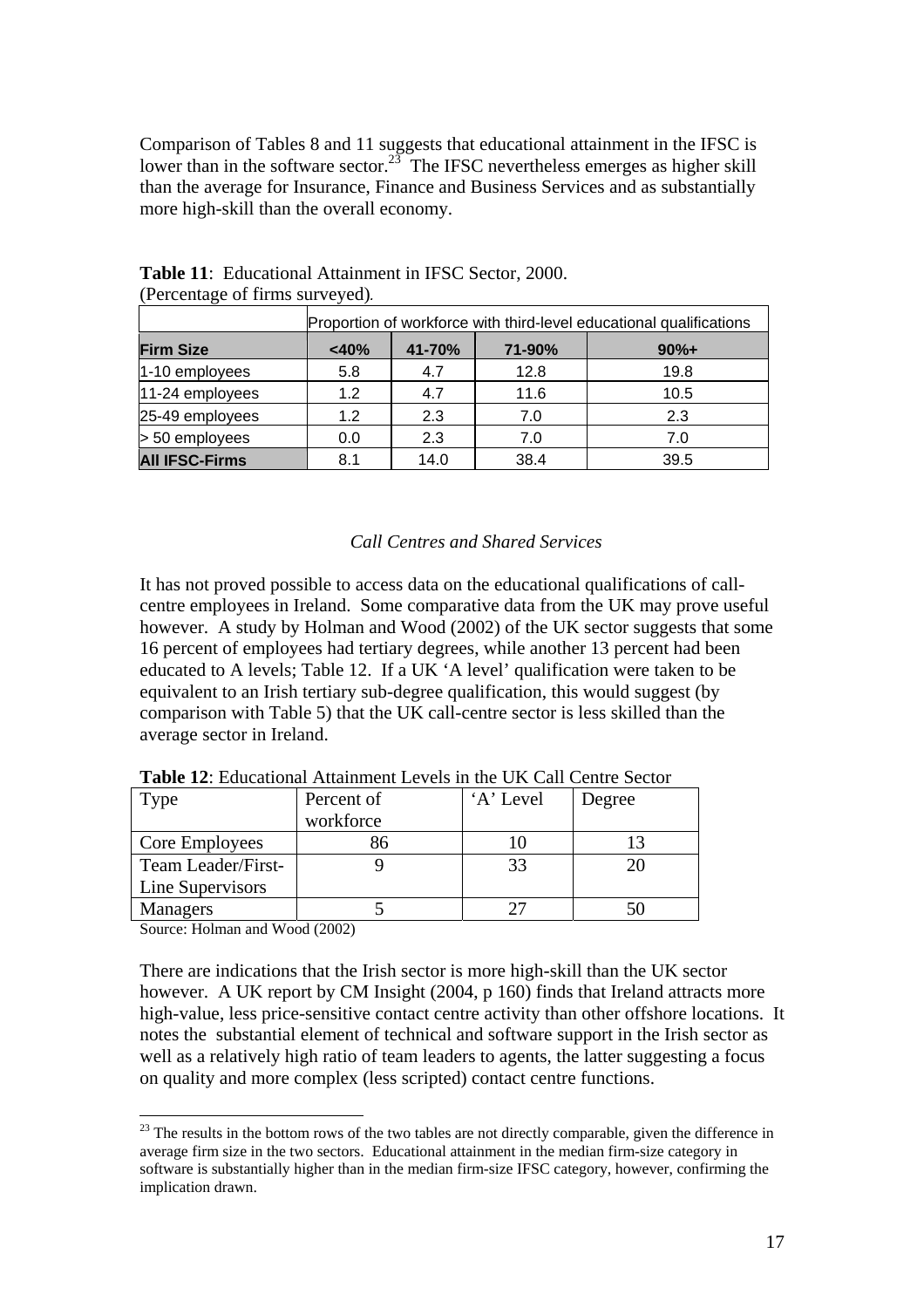The educational requirements of the various segments of the call-centre sector differ substantially. Table 13, which is based on data derived from an Irish recruitmentcompany website, lists the minimum educational entry-level standards in the various segments.<sup>24</sup>

| Educational         | The Tele                                                        | The Tele                | The Tele Business                    | The Tele        |
|---------------------|-----------------------------------------------------------------|-------------------------|--------------------------------------|-----------------|
| Requirements        | <b>Business</b>                                                 | <b>Business</b>         | Professional                         | <b>Business</b> |
|                     | Computer                                                        | Financial               | <b>Services Sector</b>               | Reservations    |
|                     | Sector                                                          | Services Sector         |                                      | Sector          |
|                     | (consisting of<br>management,<br>telesales and<br>tech support) | (customer)<br>services) | (customer services<br>and telesales) | (reservations)  |
| Secondary           | 30                                                              | 100                     | 17                                   | 44              |
| (Leaving Cert)      |                                                                 |                         |                                      |                 |
| FAS <sup>25</sup>   | 4                                                               |                         | 33                                   | 11              |
| Tertiary sub-degree | 35                                                              |                         | 33                                   | 33              |
| Tertiary degree     | 31                                                              |                         | 17                                   | 11              |

**Table 13**: Minimum educational entry-level standards in various segments of the callcentre sector

Source: Computer and Commercial Staff Recruitment website.

 $\overline{a}$ 

From this table it appears that the low-skill segments are in Reservations and Financial Services, which from Table 4 are seen to comprise less than one-third of firms in the Irish sector.<sup>26</sup> The other two segments – comprising tele-business in the computer and professional services sectors – appear to be more high-skill than the average for the economy as seen in Table 5.

Breathnach (2000) may go too far however in suggesting that the majority of call centre workers in Ireland have third-level (and primarily degree-level) qualifications. His argument is that while many call-centre activities would require only a secondary standard of education, only third-level Irish graduates tend to have the necessary foreign-language fluency.

The data from TMA (2002) do not support the implications that Breathnach draws from this. These data suggest that about 20 percent of the sector's employees in Ireland are employed in English-language-only call centres. Of the remaining 80

<sup>&</sup>lt;sup>24</sup> The website,  $\frac{http://www.csr.ie/csr99/index2.html}{http://www.csr.ie/csr99/index2.html}$ , also reveals a hierarchy of starting salaries in the sector, rising progressively from customer services to tele-sales, though tele-marketing to technical support. Different segments of the tele-business sector employ these various categories of workers in

 $25$  FÁS provides a number of training courses aimed at the tele-services sector. It also developed a joint training initiative in conjunction with Hertz Europe to address the issue of supply of agents with foreign language skills. The 36-week programme provides training in French and German and includes 12 weeks classroom training, 12 weeks placement in France or Germany (if a satisfactory level is achieved in class); and 12 weeks work placement on return to Ireland. Entry qualifications include a minimum pass level in Leaving Certificate French or German (as appropriate) within the past 2 years.<br><sup>26</sup> In this, as Breathnach (1998) points out, the call centre sector in Ireland differs from the general

pattern of suburban back offices in the USA, where the workforce tends to consist of older women with limited alternative work or migration options.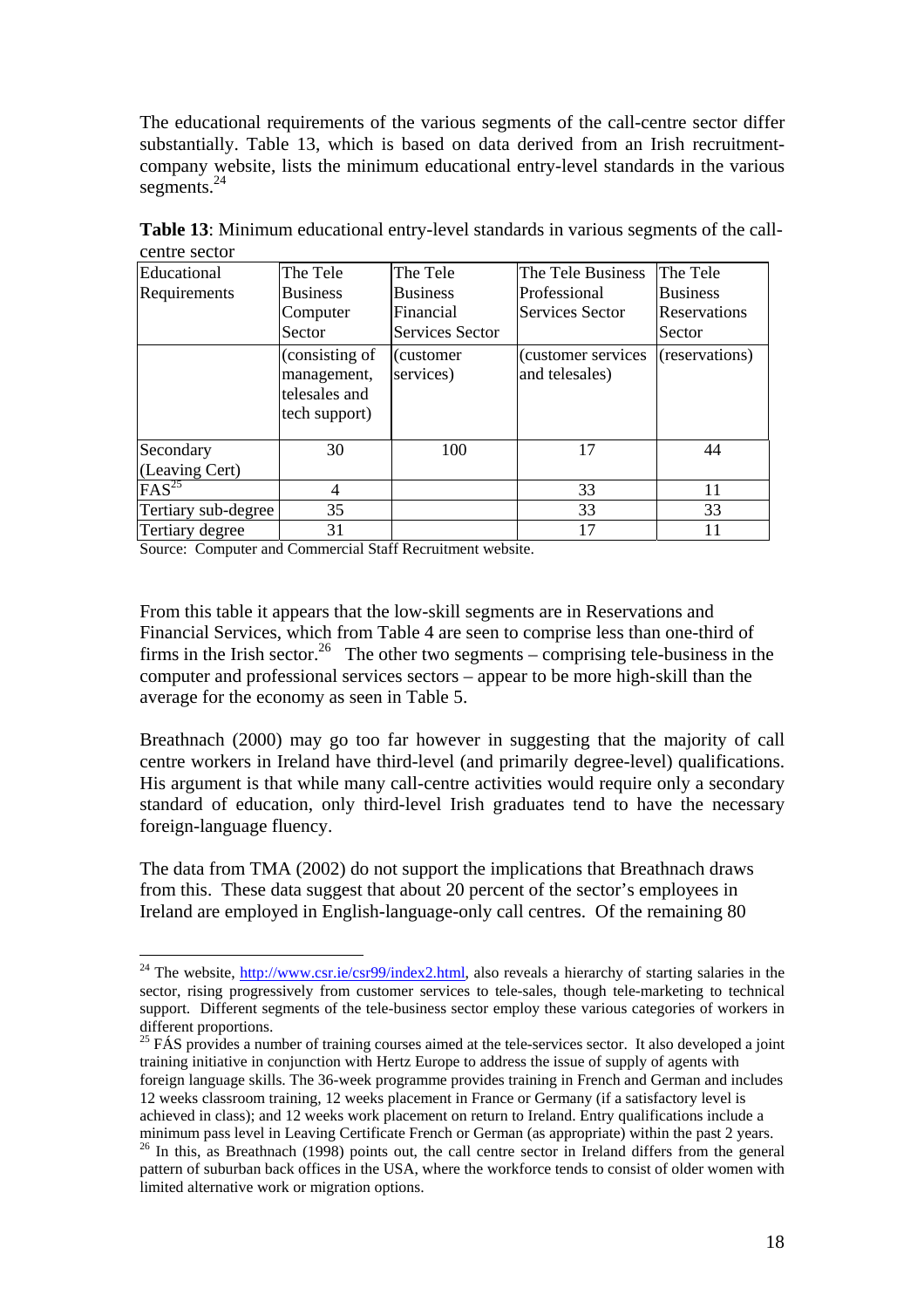percent, about one-half of the agents use English only and the other half have some degree of fluency in a foreign language. The vast majority of this latter group however – around 85 percent – are found to be either native speakers who have immigrated to Ireland (5 percent) or are otherwise spending a period of time in the country (80 percent). <sup>27</sup> Only then of the remaining 15 percent of Irish national agents utilising foreign language skills would the majority need to be third-level foreign-language graduates.

## **A Note on Staff Turnover in Offshored Services**

Much of this paper has been devoted to analysis of the educational levels of employees in the offshored services sectors. All of these sectors however have unusually high rates of staff turnover. To the extent that this may imply that many entrants are over-qualified, the educational attainment data may not therefore provide an accurate picture of the educational standards actually required by these sectors.

It transpires however that the high rates of staff turnover may arise for different reasons across the sub-sectors. The labour turnover rate in software firms reached a very high 20 percent in 1996, for example, and is thought to have grown further in the immediately subsequent years; FÁS (1998, page  $55$ ).<sup>28</sup> Shortages of skilled staff in this sector, however, rather than overqualification, appears to be the main cause of the high turnover.

#### As FÁS (1998, page 54) reports:

 $\overline{a}$ 

"Many companies are prepared to pay well to attract staff, creating incentives and opportunities for people to leave their existing employment. While the companies they are leaving are typically prepared to pay their staff in line with market rates, many are reluctant to get into a bidding process to keep individual members of staff, partly because of the impact this would have on other staff members."

Turnover rates are also high in international financial services and, at 16 percent, are substantially higher than the 9 percent reported for the entire Irish financial services industry. In this sector, interestingly, turnover rates among IT specialists are lower than for other specialists; Table 14.

<sup>&</sup>lt;sup>27</sup> Breathnach (2000) himself reports that 35 percent of the 700 workers at the Gateway personal computer sales and technical support call centre in Dublin are foreign nationals.

computer sales and technical support call  $\frac{1}{28}$ . The labour turnover rate measures the number of people leaving their current employment during the year expressed as s percentage of total employment at the beginning of the year.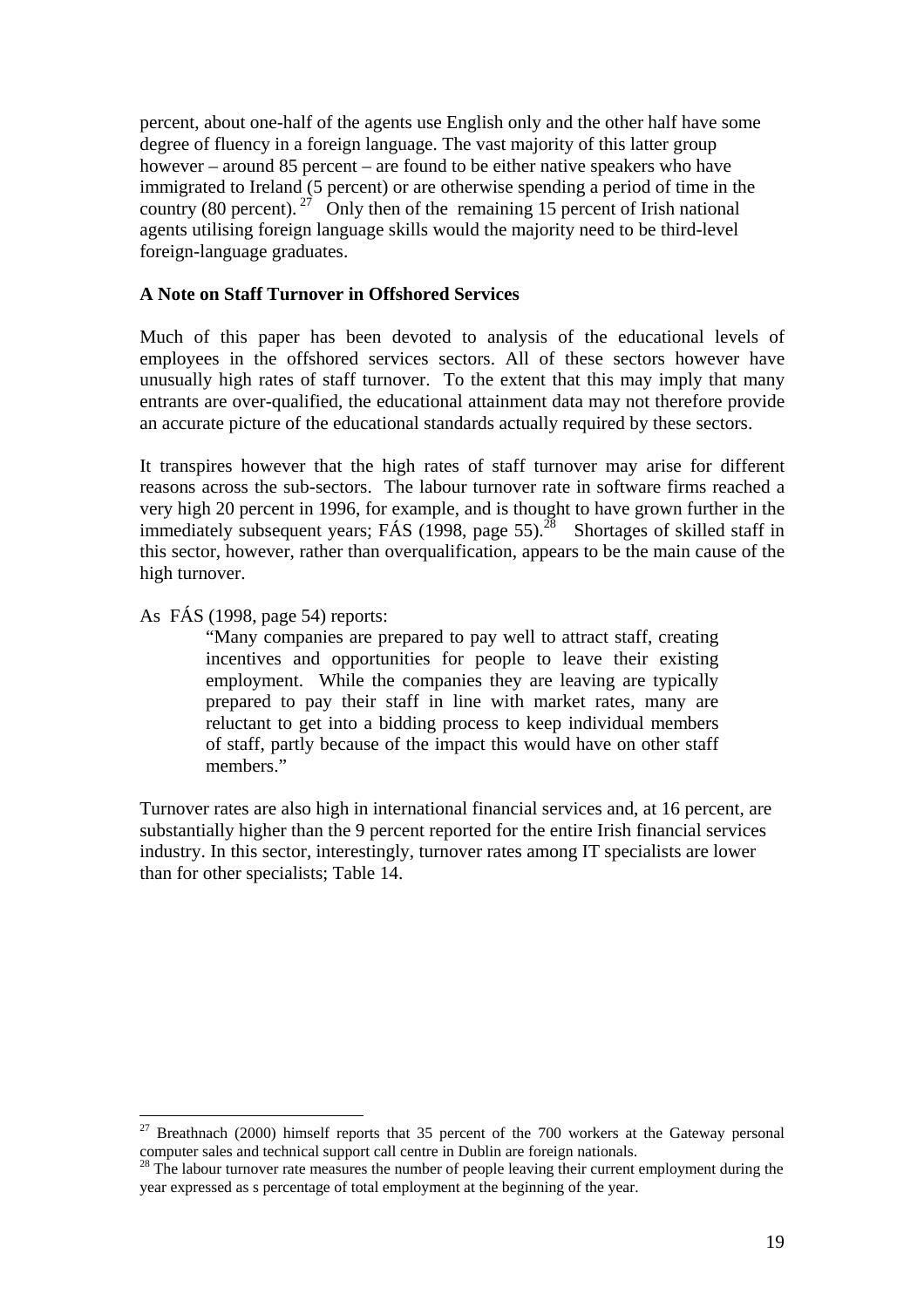| Table 17. It be blan Turnover                         |     |
|-------------------------------------------------------|-----|
| Junior - Administration/Customer Service              | 21% |
| Junior - IT Specialists                               | 12% |
| Junior - Other Specialists                            | 14% |
| <b>Intermediate - Administration/Customer Service</b> | 11% |
| Intermediate - IT Specialists                         | 16% |
| Intermediate - Other Specialists                      | 22% |
| Senior - Administration/Customer Service              | 5%  |
| Senior - IT Specialists                               | 3%  |
| Senior - Other Specialists                            | 6%  |
| <b>Total</b>                                          | 16% |

## **Table 14: IFSC Staff Turnover**

Source: The Institute of Bankers in Ireland (1998)

Firms that employ greater numbers of highly skilled employees are not as affected by staff retention difficulties. This would indeed appear to suggest that IFSC entry-level staff may be overqualified and that the unchallenging and routine nature of the work, along with limited opportunities for advancement – with the exception of IT staff – creates an unstable labour pool; White (2005).

The call-centre sector internationally records an unusually high attrition rate. Staff turnover rates in European call centres are reported to be currently running at almost 26 percent.

Turnover rates in Ireland range from 37 percent per annum for telesales workers to 17 percent for technical support (which is the highest paid work in the sector); Tele Business Salaries and Skills Survey (1998). The situation is similar in Financial Shared Services Centres. Seventy per cent of respondents to a survey of the sector carried out by Fahy et al. (2002) answered that staff turnover was a major issue, with one company surveyed reporting a turnover rate of 28 percent in 1999. In the Irish case however, these high rates are ascribable not just to over-qualification and the repetitive nature of the work involved, but also to the fact that so much of the sectoral workforce is made up of foreign nationals who are interested only in temporary work in order to fund short stays in Ireland.

## **Concluding Comments**

 $\overline{a}$ 

Krugman (1997), in discussing the dramatic performance of the Irish economy over the last 15 years or so, has suggested that Ireland might be more appropriately thought of in theoretical terms as a regional rather than as a national economy, because of the extraordinary openness of its labour market to international migration flows.<sup>29</sup> In a typical national economy, labour supply creates new jobs via wage pressure. In the same way, increased educational throughput will largely be reflected one-for-one in increased educational attainment levels within the labour force.

This will not necessarily be true of the regional economy, where subsidisation of education or training can simply end up subsidising foreign economies (through the emigration of skilled labour) if increased demand for the more highly-educated labour

 $^{29}$  A similar view is espoused by Blanchard (2002).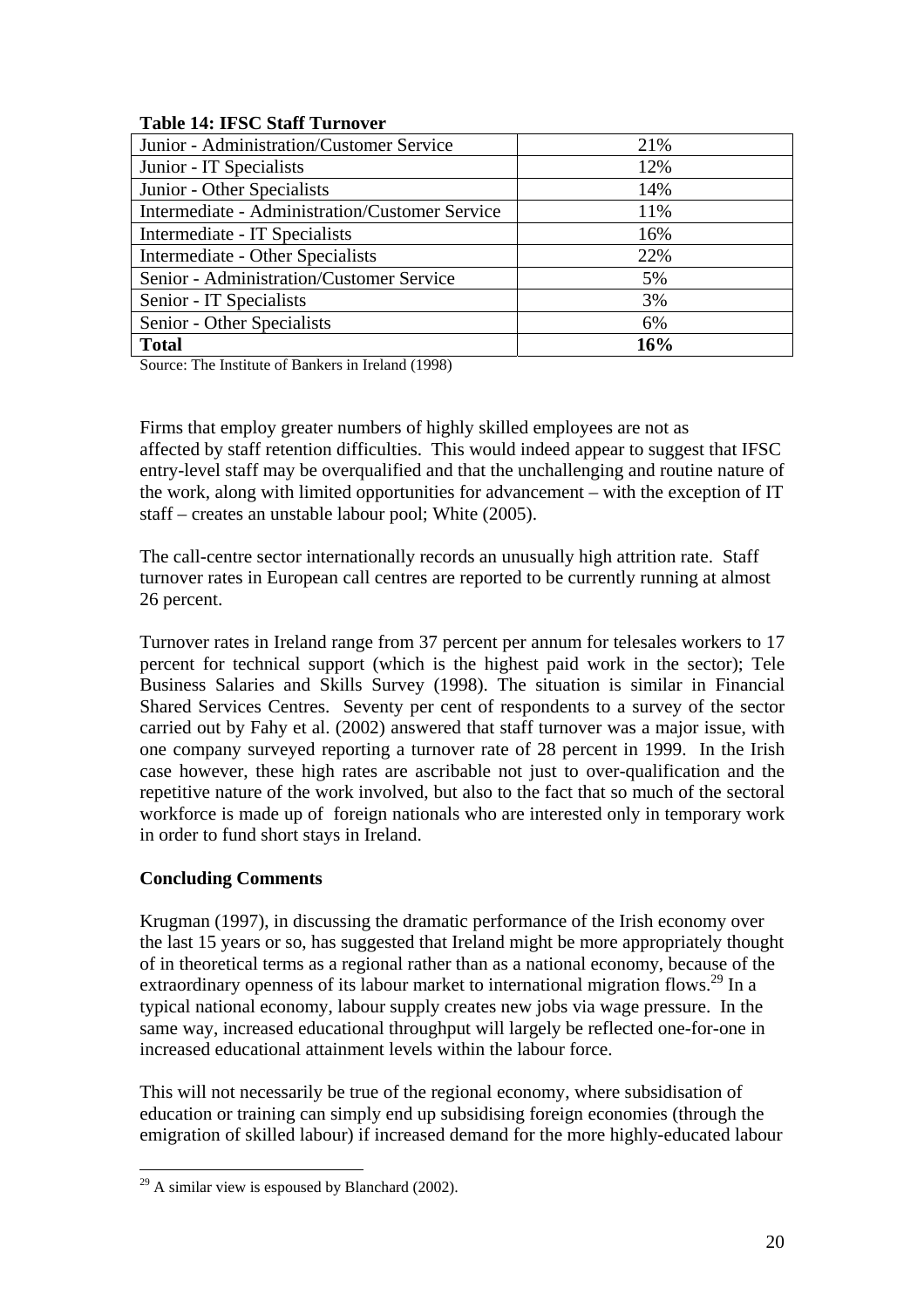is not forthcoming in the home economy. Thus Markusen (1988) shows that a regional economy needs to focus on attracting industries that employ skilled labour as much or more than the provision of skilled labour itself.<sup>30</sup> For this reason, assessment of the education and skill levels of the sectors we have been analysing here is necessary in order to allow an ultimate evaluation of their contribution to Irish development.

Several key issues remain for future research. One is the question of whether Ireland has been climbing the value chain in these sectors. In manufacturing terms this typically involves becoming more deeply involved in R&D. Grimes and White (2005) note that achieving regional headquarters status represents an alternative path in the context of services, since RHQs deliver key functions such as sales, marketing and technical support.<sup>31</sup> They also note that in services moving up the value chain can be synonymous with becoming involved in and managing as much of the value-chain as possible. They note that corporate support services, even if they start off as quite lowskill, nevertheless provide opportunities for regional-based affiliates to broaden their participation by developing relationships not just with other parts of the corporation but also with key clients and customers.

This leads on to a second key topic, which is how Ireland and other currently successful services locations will manage the apparent competitiveness threat from India and elsewhere in Asia, and from Central and Eastern Europe. Within electronics hardware, for example, it is clear that global production sharing and product differentiation leaves room for existing players to co-exist with major new entrants such as China. It will be interesting to see whether such an outcome will be equally likely within offshored services.

<sup>&</sup>lt;sup>30</sup> Krugman states the issue slightly differently, noting that the regional perspective focuses attention on the economy's export base, as services employment - both public and private - arises largely to service that base. The bulk of Ireland's exports arises from the foreign-owned sector, which might therefore be

 $^{31}$  See Coe (2002) for example on how the service activities undertaken and organized by Singaporeanbased RHQs made Singapore a strategic hub of corporate activity in Asia.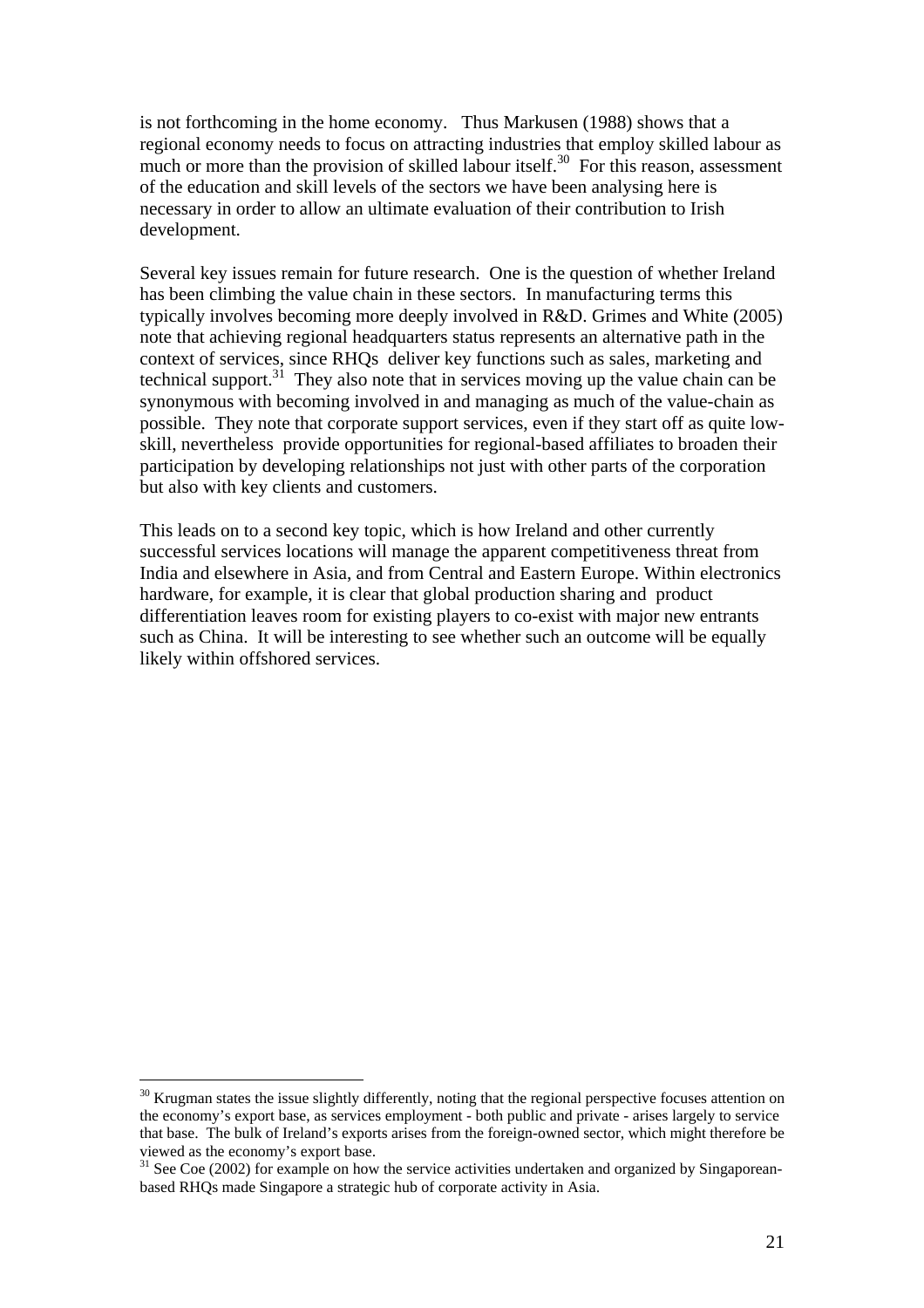## **References**

Altshuler, R., Grubert, H. and Newlon, T. S. (2001). Has US investment abroad become more sensitive to tax rates?, in Hines, J.R. Jr. (ed.), *International taxation and multinational activity*, University of Chicago Press, Chicago, USA.

Barry, F. (2004) "Export Platform FDI: the Irish Experience", *EIB Papers*, 9, 2, 8-37, 2004. Luxembourg: European Investment Bank.

Barry, F. and D. Curran (2004) "Enlargement and the European Geography of the Information Technology Sector", *World Economy*, 27, 6, 901-922.

Barry, F. (2005) "Third-Level Education, Foreign Direct Investment and Economic Boom in Ireland", *International Journal of Technology Management* (forthcoming).

Barry, F., H. Görg and E. Strobl (2003) "Foreign Direct Investment, Agglomerations and Demonstration Effects: An Empirical Investigation", *Weltwirtschaftliches Archiv*, 139, 4, 583-600.

Blanchard, O. (2002) Comment on "Catching up with the Leaders; The Irish Hare", by P. Honohan and B. Walsh, *Brookings Papers on Economic Activity*, 1, 1-77.

Breathnach, P. (1998) "Sweet Talk and Nimble Fingers: Teleservices and the Growth of a New Female Cyberproletariat in Ireland", Seminar delivered at George Mason University, available at:

http://www.nuim.ie/academic/geography/Documents/Courses/GY321/Sweettalk.doc

Breathnach, P. (2000) Globalisation, information technology and the emergence of niche transnational cities: the growth of the call centre sector in Dublin, *Geoforum*, 31, pp. 477-485.

CM Insight (2004) *The UK Contact Centre Industry: A Study*, report to the UK Department of Trade and Industry.

Coe, N. (2002) "Globalization, regionalization and scales of integration; US IT industry investment in Southeast Asia" in M. Miozzo and M. Miles (eds.) *Internationalization, Technology and Services,* Cheltenham: Edward Elgar.

Coughlan, A. (2000) A Sectoral Analysis of the IFSC, 658/MBA 2443.

Datamonitor (2002) Call Centres in EMEA to 2007. http://www.datamonitor.com/

Deloitte (2004) Study on the Future of the International Financial Services Sector in Ireland, Dublin: IDA Ireland.

Fahy, M., S. Cacciaguidi-Fahy and J. Currie (2002) Financial Shared Services Centres: Opportunities and Challenges for the Accounting Profession; ACCA Research Report No. 79; http://www.accaglobal.com/research/summaries/735833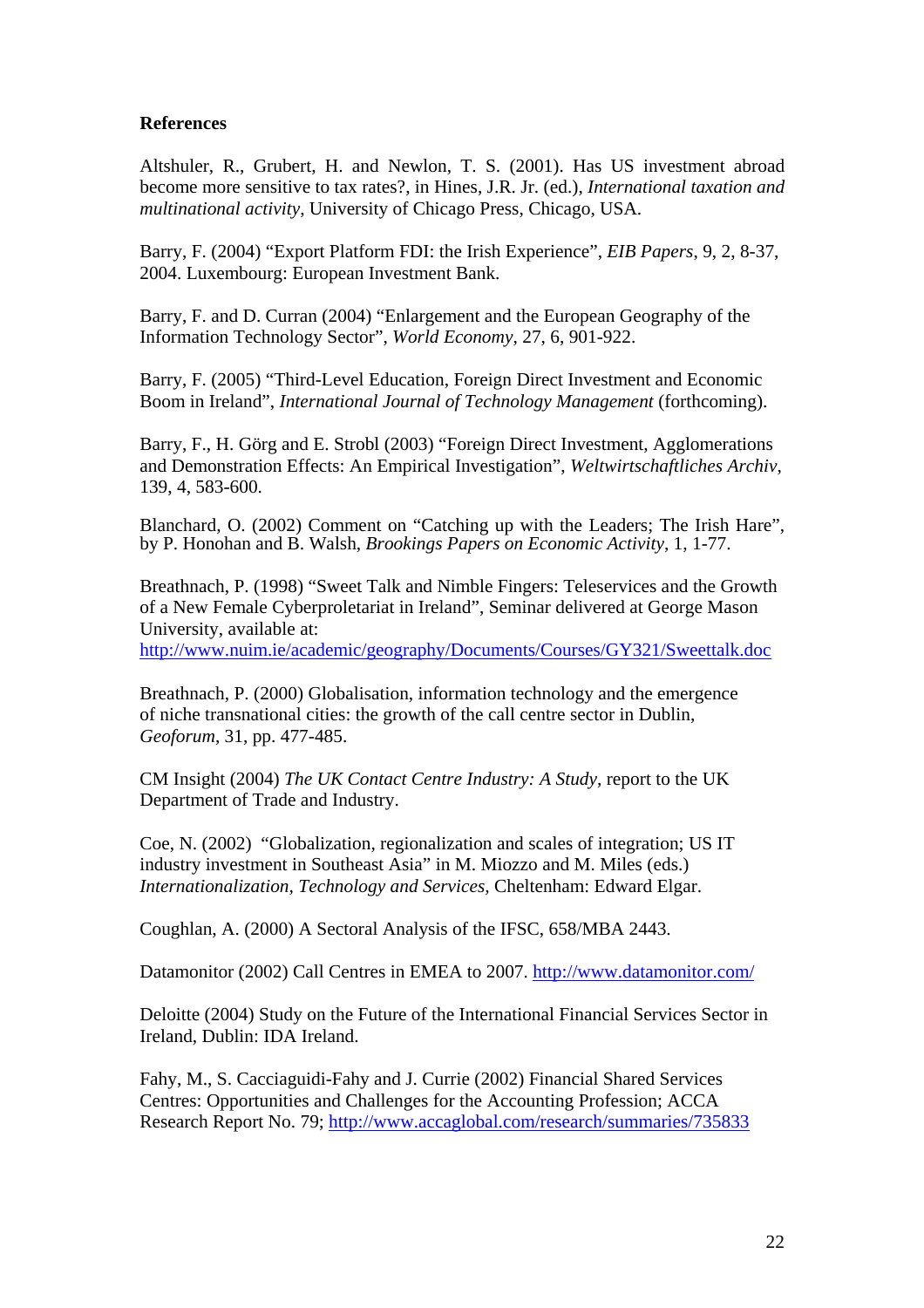FÁS (1998) *Manpower, Education and Training Study of the Irish Software Sector,*  Dublin: FÁS.

FÁS (2005) *Skill Shortages in the Financial Services Sector*, report prepared for the IFSC Clearing House Group, Department of the Taoiseach, Sub-Committee on Education Issues; Dublin: FÁS.

Finance Dublin Yearbook (2004).

Grimes, S., and M. White (2005) The Transition to Internationally-Traded Services and Ireland's Emergence as a 'Successful' European Region, forthcoming in *Environment and Planning A*.

Gropp, R. and Kostial, K. (2000). The disappearing tax base: is foreign direct investment eroding corporate income taxes?, European Central Bank Working Paper No. 31.

Gunnigle, P., and D. McGuire (2001) "Why Ireland? A Qualitative Review of the Factors Influencing the Location of US Multinationals in Ireland with Particular Reference to the Impact of Labour Issues," *Economic and Social Review*, 32, 1, 43- 67.

HEA (1997) *First Destination of Awards Recipients in Higher Education*; Dublin: Higher Education Authority.

Hines, J. and E. Rice (1994) Fiscal Paradise: Foreign Tax Havens and American Business, *Quarterly Journal of Economics*, 109, 1, 149-182.

Holman, D., and S. Wood (2002) "Human Resource Management in Call Centres", Institute of Work Psychology, University of Sheffield, available at: http://www.shef.ac.uk/esrccoi/pdf/hrm\_in\_callcentres.pdf

Institute for Management Development (2002) *World Competitiveness Yearbook*, Lausanne: IMD.

Institute of Bankers (1998) *Staffing and Skills Needs in the Financial Services Industry, 1997-2000*, Dublin: Institute of Bankers in Ireland.

Krugman, P. (1997) "Good News from Ireland: A Geographical Perspective", in Alan Gray (ed.), *International Perspectives on the Irish Economy*, Dublin: Indecon.

Lane, P. (2003) Financial Globalisation and the Irish Economy, *ESRI Quarterly Economic Commentary*, 67-77, Spring 2003, available at: http://www.tcd.ie/iiis/plane/esriGLOBAL0303.pdf

Loewendahl, H. (2001). A framework for FDI promotion, *Transnational Corporations*, 10, 1, 1-42.

MacSharry, R. and White, P. (2000). *The Making of the Celtic Tiger: the Inside Story of Ireland's Booming Economy*, Mercier Press, Dublin, Ireland.